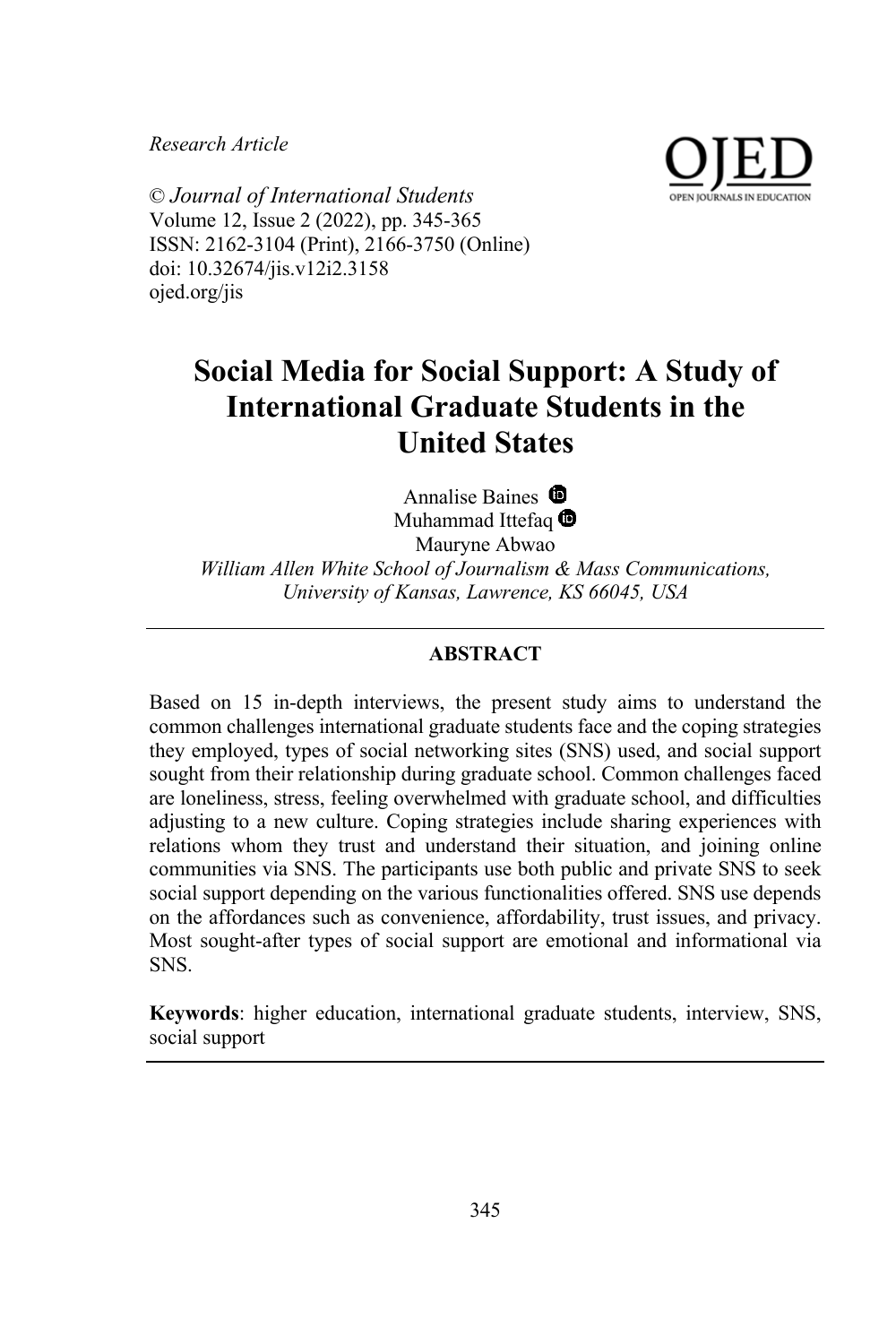## **INTRODUCTION**

Graduate students, including international graduate students, cope with feelings of social isolation and are prone to more stress than the general public and report that their stress is attributed to their graduate programs (Ali & Kohun, 2006; Cahir & Morris, 1991; Jairam & Kahl, 2012; McAlpine et al., 2020; Natriello, 2002; Stubb et al., 2011; van Rooij et al., 2019). Particularly international graduate students find it difficult to maintain and build new relationships, create a professional identity, and manage their socialization process into their new roles (Jairam & Kahl, 2012; Lee, 2009).

College students are digital natives on account of their usage of digital technologies to communicate and share information online (Kaplan & Haenlein, 2010; Xu & Jiang, 2018). They use social networking sites (SNS) to stay in contact with their friends and family members but also create and manage new connections. SNS are a subset of social media and are used to create public or private profiles, articulate a list of users with whom they share a connection with, and maintain existing relationships through online interactions using the platform (boyd & Ellison, 2007; Seo et al., 2016). In this paper, platforms to connect with people and share information online are referred to as social networking sites (SNS). These platforms offer communication affordances to maintain social relationships, engage in relational maintenance activities, and to access resources, like social support (Ellison et al., 2007, 2014). In this study, affordances are referred to as the potential for action that new technologies and SNS provide to users (e.g., connectivity, interactivity, and exchange of knowledge). SNS are popular among students because of their suitability and convenience, providing access to information, and social support (Elsaadani, 2012). Research indicates that SNS compensate for a lack of physical proximity and are a great source of emotional comfort (Correa et al., 2010). Facilitating relationships through SNS help people cope with challenging issues and provide a basis of communication to reach out for social support. In a new culture or environment, students' social media use increases to help them adjust (Lin et al., 2012; Seo et. al, 2016; Zhou et al., 2008).

Previous research in this scholarship has mainly focused on how first-year college students use SNS to seek social support (Kalpidou et al., 2011; McCarthy, 2010; Phua et al., 2017) and little research has been conducted on international graduate students (see Hyun, 2019, for a review). This study is important for several reasons. First, this population is understudied in media and communication research (Seo et al., 2016). Second, the number of international graduate students has increased over the last several years in the United States (McCarthy, 2019). Third, this population relies on SNS to stay in contact with their family, friends, and relations living abroad or at a geographical distance (Straumsheim, 2014). Fourth, it is worthwhile to explore how and why international graduate students in the United States use SNS to seek social support and if SNS help them cope with feelings of stress and enhance their well-being. Fifth, few studies have used qualitative methods to explore this population's experience with their graduate programs in the United States (Hyun, 2019).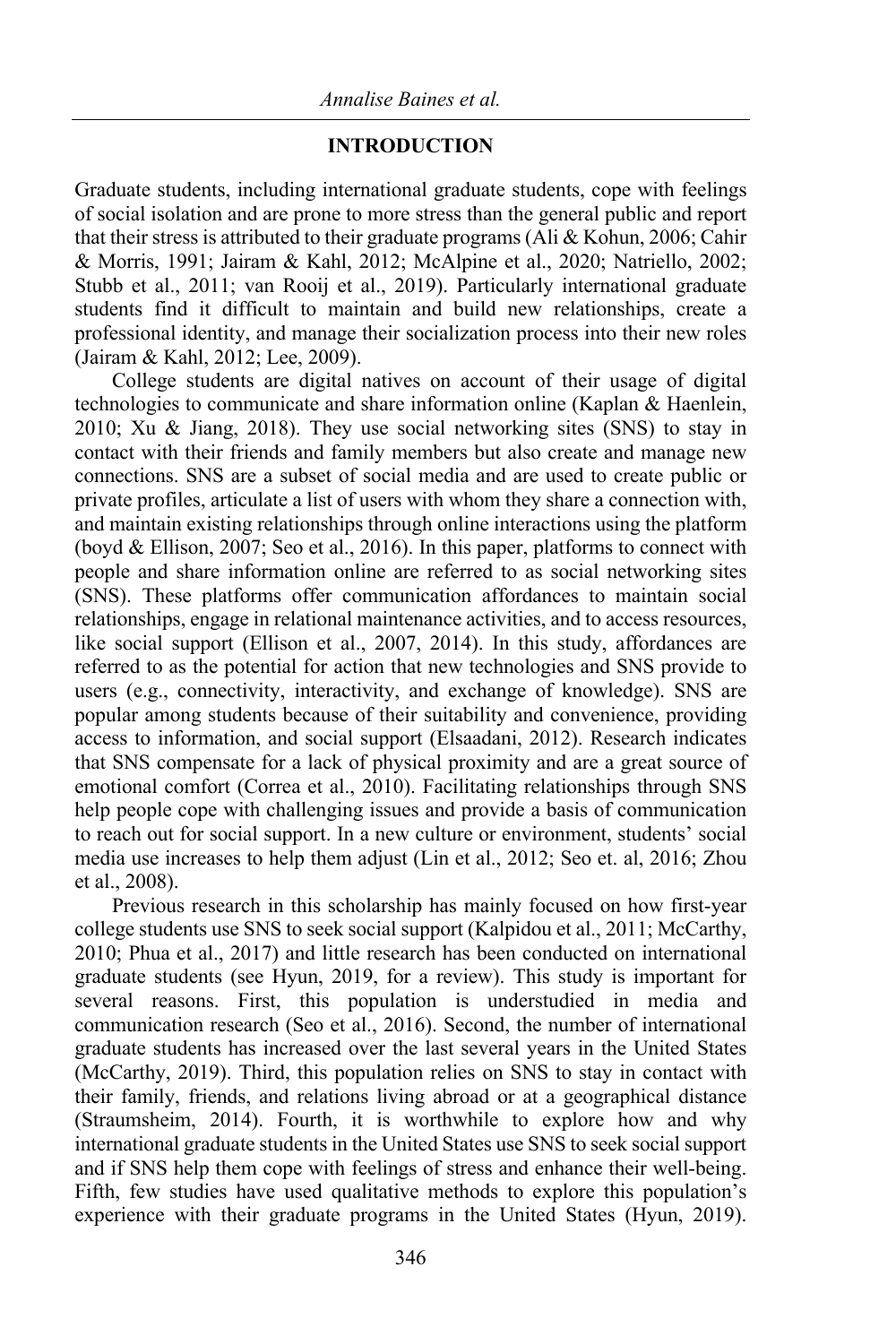Lastly, on average, international graduate students are prone to more stress-related environments, including academic responsibilities such as Graduate Teaching Assistants, Graduate Research Assistants, and Graduate Assistants (Khawaja et al., 2017; Zhou et al., 2018).

The present study aims to understand the common challenges international graduate students face and the coping strategies they use during their graduate degree programs. In addition, this paper examines how and why do international graduate students use SNS to seek social support from relationships. Furthermore, this paper explores the type of SNS used and social support (emotional, informational, and instrumental) sought from their relationships.

### **Conceptualizing Social Support**

Most conceptualizations agree that social support is relational and defined as a function of aid that is obtained from an individual's social network such as family members, friends, and co-workers (Lin & Kishore, 2021; Thompson, 2008). Social support has various forms, including emotional, informational, and instrumental. Emotional support alleviates negative affect in another person, knowing that someone is understanding and can help accept and deal with an issue, having empathy for a person's situation or problem, and enabling a person to communicate their anxieties and fears, trust, respect, and even love them (House, 1981). Informational support happens when information is shared with others to help address a problem and mentor or guide a person. Instrumental support occurs when others provide specific help or assistance to a person and financial support. The perception for individuals to seek social support from their social network can lead to a reduction in the perceived threat of the stressful situation by helping a person's perceived ability to deal with the potential demand (Jairam & Kahl, 2012). Stress-related research implies that stress has damaging effects on a person's physical and psychological health (Jairam & Kahl, 2012). However, social support has shown to help reduce stress. Generally, those individuals who have strong social support have less stress, less physical and psychological problems, as well as lower mortality rates than those with less frequent and weaker social support (Jackson, 1992; Reblin & Uchino, 2008).

The mentioned studies highlight the importance of having social support networks during a person's life, but more research is needed to understand how and why SNS influence the composition of international graduate student's social networks. Particularly when international graduate students often rely on SNS for social support from their loved ones in their country of origin.

#### **Social Support and International Graduate Students**

Graduate students experience new and daunting life changes. Oftentimes, they find themselves transitioning from their parental households, experience an increase in their autonomy, and face new responsibilities. Their worldviews, values, and even identities are challenged by new academic and social circles (Kaufman & Feldman, 2004; Seo et al., 2016). Graduate students might have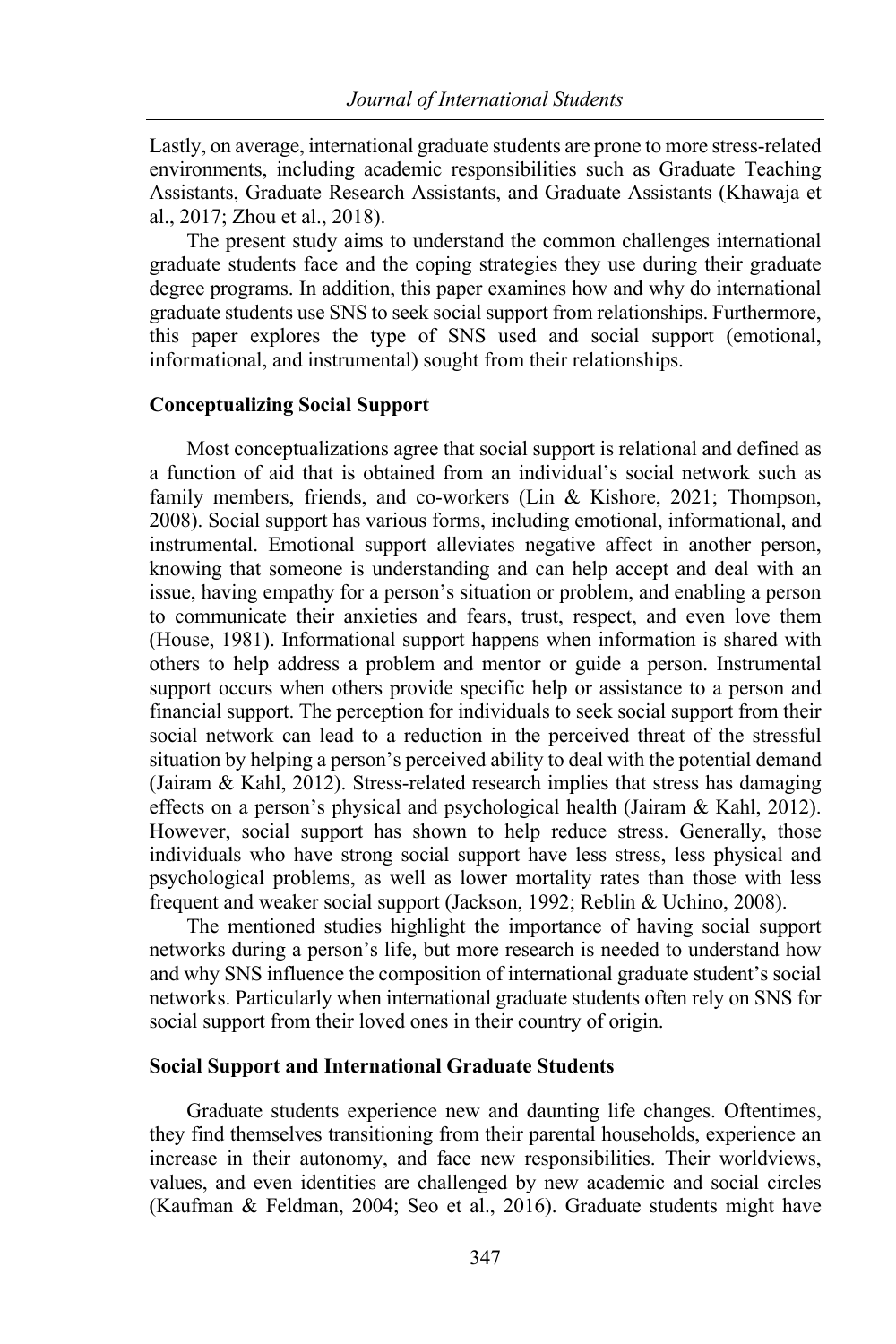already gone through the process of leaving their parental households and experience an increase in their autonomy through their undergraduate years in college, but many still face the challenge of adapting to a new environment, coping with financial and academic stress, handling new academic responsibilities and workloads, and familiarizing themselves with a new culture (El-Ghoroury et al., 2012; Jairam & Kahl, 2012; Schwartz-Mette, 2009). These challenges can result in difficulty developing and exhibiting professional competence as well as having an impact on their psychological well-being (Colman et al., 2016). Therefore, it is important for students, particularly international graduate students, to alleviate the stress associated with graduate school.

Past literature suggested that social support from friends, families, and classmates is an important factor in dealing with these challenges (El-Ghoroury et. al., 2012). Goplerud (1980) studied psychology graduate students perceived levels of stress and social support during the first six months of the program and found that students who reported higher support were less stressed and had less health and emotional problems. Similarly, in another study, researchers examined college students' emotional, social, and academic adjustment to college and argued that local support networks are important for this to be a positive adjustment (Mallinckrodt & Leong, 1992). Social support helps reduce stress by offering emotional or other types of support to an individual as well as making them feel cared for and belong to a network of communication (Jairam & Kahl, 2012). Turning to friends, family members, peers, or supervisors for social support can be an effective strategy in coping with challenges of a graduate student's life such as combating feelings of social isolation and reducing stress (Byers et al., 2014; Jairam & Kahl, 2012).

## **Uses and Gratifications as Theoretical Framework**

Since the 1940s, uses and gratifications theory (U&G) has been widely used to understand why people engage in and use certain types of media to satisfy their needs (Wimmer & Dominick, 1994). In the field of media and communication science, scholars have applied this theory to explore digital technologies like SNS to understand specific reasons that motivate users to engage with online content (Ruggiero, 2000). Each SNS yields unique affordances and functionalities, allowing users to use each site for a variety of motivations and reasons. Research has found that people use SNS for entertainment purposes, to obtain information about others, pass time, seek information, maintain interpersonal relationships, connect with like-minded people, receive companionship, and seek social support (Alhabash & Ma, 2017; Lampe et al., 2006; Seidman, 2013). Little attention has been given to the relationship between the use of SNS and social support in the context of U&G theory (Wang et al., 2019), particularly studying international graduate students and their use of SNS to seek social support. Methodologically, previous studies have applied quantitative methods with U&G such as surveys and experiments (Ahmad et al., 2016; Ellison et al., 2007; Wang et al., 2019), however, in the context of our study, the theoretical framework of U&G allows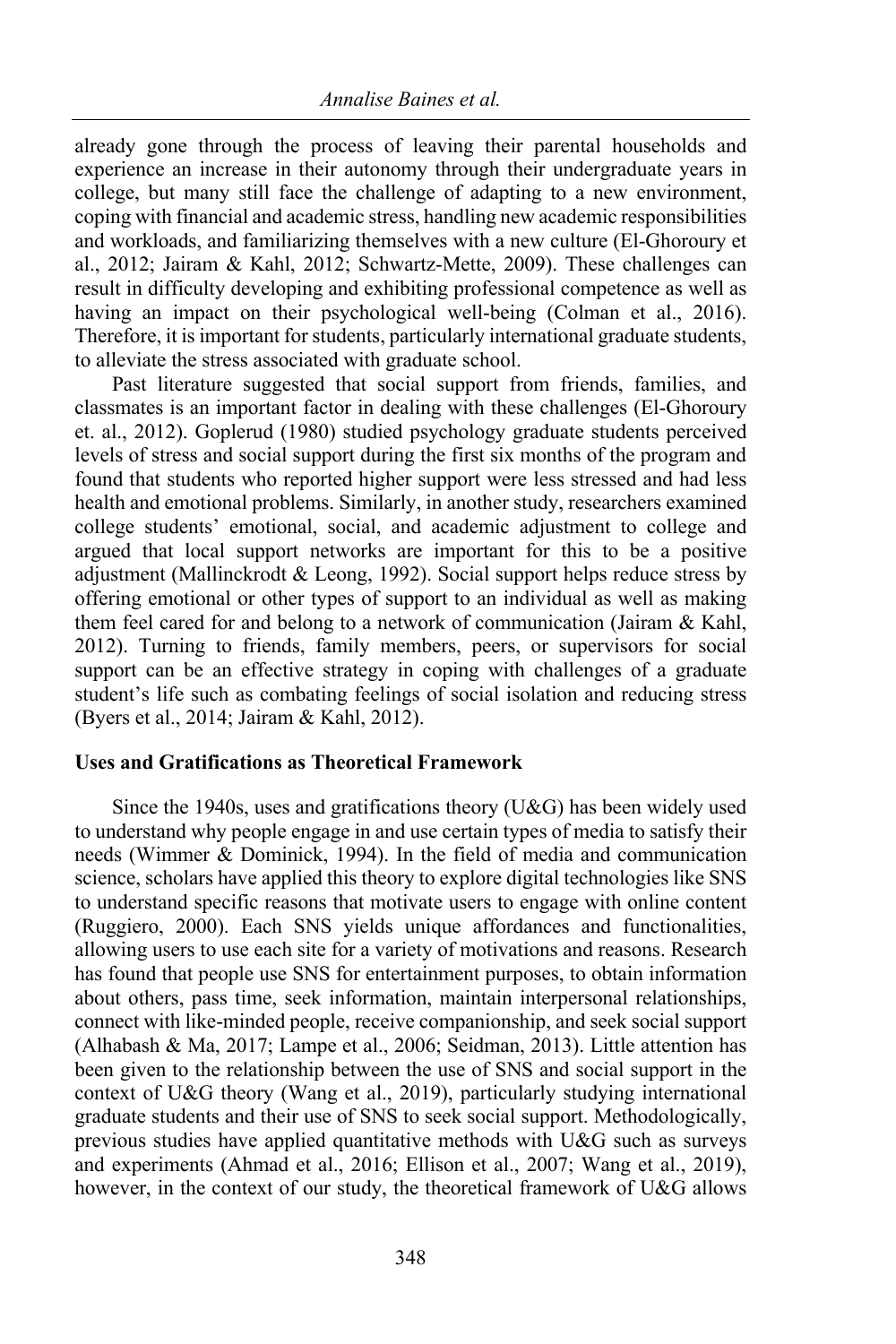us to understand participants' reasons for SNS use and the type of social support sought (i.e., emotional, informational, and instrumental).

### **SNS and Social Support**

Early studies of online social support investigated how supportive communication patterns emerged in online environments, particularly compared with face-to-face interactions (Baym, 1998). A study undertaken by Braithwaite et al. (1999) suggested that people develop unique features such as employing emoticons and signatures to deliver nonverbal cues and facilitate strong relationships for social support. Other studies of online support found relationships among mediated social support, online social networks, and health outcomes. People who spend more time communicating via online support groups are more likely to have a larger online support network and higher level of support network satisfaction (Rains & Young, 2009; Wright, 1999; Wright & Bell, 2003). These studies reveal that people who communicate online receive increased social support reception and satisfaction.

Extending these findings to SNS, scholars have found a similar effect on social support exchange over the last decade. SNS such as Facebook, Twitter, and WhatsApp have become an integral part of people's daily routines and are used for social support exchange (Li et al., 2015). One of the most popular SNS among millennials (18–34 years old) is Facebook with many users logging in more than once per day (Perrin & Anderson, 2019). These sites help foster, develop, and create interpersonal relationships and findings have shown that SNS emerged as a new avenue for two-way communication (Bicen, 2015; Kwon & Yixing, 2010).

Many scholars have found that the use of SNS provides new affordances for relational maintenance, reinforces existing ones, and can play a positive role in enhancing interpersonal relationships and well-being (boyd & Ellison, 2007; Ellison et al., 2007). A few scholars found that when people use SNS, it not only promotes social capital (connections among individuals) and subjective mental well-being but also generates greater benefits for people suffering from low levels of self-esteem and life satisfaction (Ellison et al., 2007; Valenzuela et al., 2009). Also, individuals who use Facebook are shown to have closer, more trustworthy, and supportive relationships than people who don't use SNS. These findings imply that SNS have a profound impact on people with close relationships (Hampton et al., 2011). The number of Facebook friends has also shown to be positively associated with perceived social support that leads to a reduction in stress and increase in life satisfaction, particularly within groups who are prone to high stress (Kim, 2014; Nabi et al., 2013). This current study extends on previous empirical and theoretical findings and aims to understand perceived online social support using SNS and subjective well-being of international graduate students. The following research questions are posed:

RQ1: What are the common challenges and coping strategies international graduate students face and use during their time in college in the U.S.?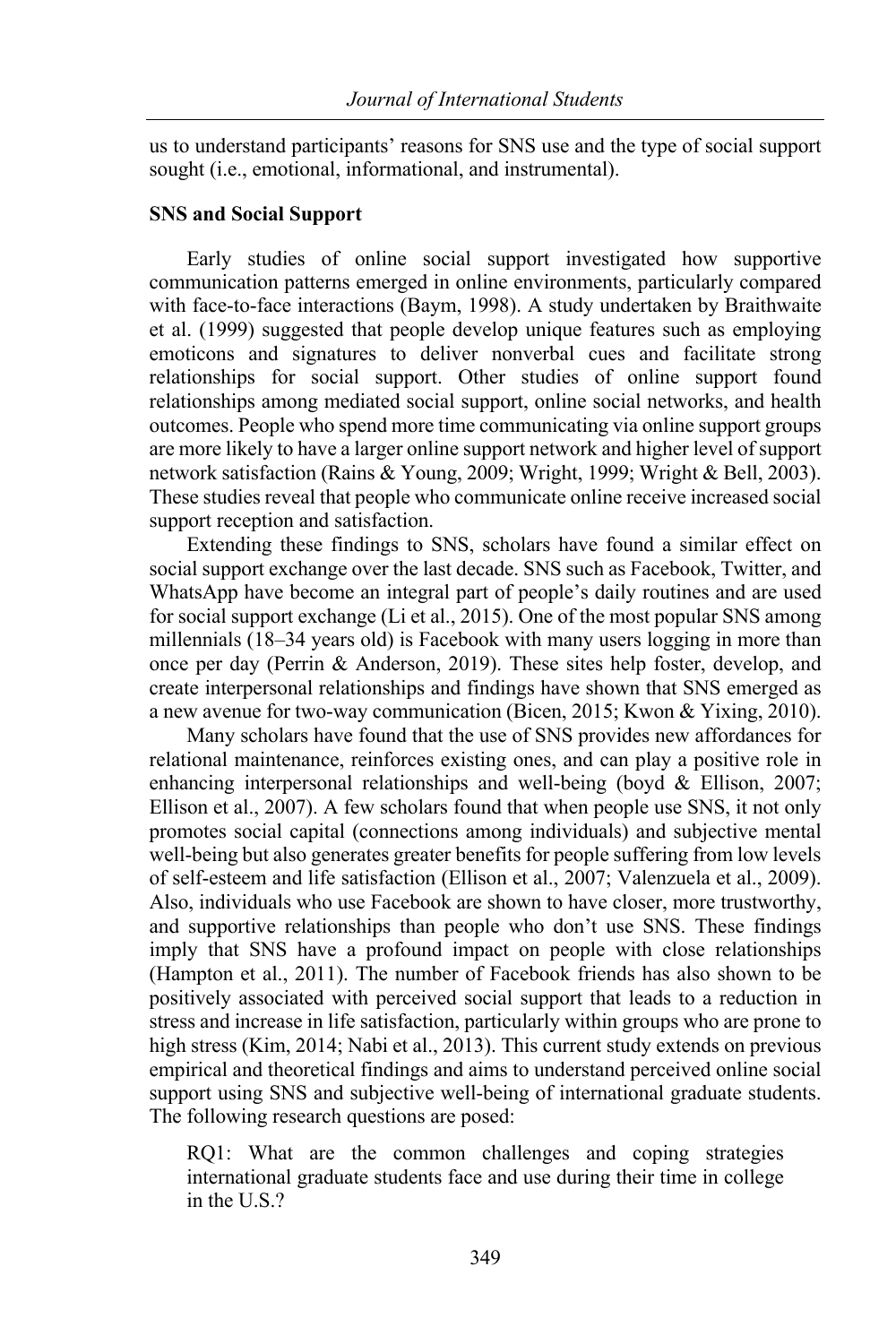RQ2: How and why do international graduate students use SNS to seek social support from their relationships?

RQ3: What type of social support (emotional, informational, and instrumental) do international graduate students seek from their relationships?

### **METHOD**

An in-depth, semi-structured interviewing technique (Rubin & Rubin, 1995) was used to collect data from 15 participants on how and why they use SNS to seek social support from their relationships and which SNS they use to do this. This approach was used as it provides a rich narrative account from each individual's point of view (Lamont & Swidler, 2014; Rufas & Hine, 2018). The interview guide was approved by the university's Institutional Review Board in early spring 2020. In total, 15 participants took part in this study. Eight participants participated in face-to-face interviews, while the remaining seven were conducted online via Zoom. All interviews were audio recorded.

A snowball sampling approach was used to recruit participants on campus. Flyers were distributed around campus and those interested were asked to recommend acquaintances who might be willing to participate in the study. Emails were also sent to international graduate student groups on campus. The flyers and emails provided a brief description of the purpose of the study, eligibility, how they can participate, and contact information of the researchers. The participants were between the ages of  $(22-35)$  years and either in the master's or PhD program. The characteristics of participants are presented in Table 1.

| Pseudonym | Gender | Age                                         | Race  | Graduate<br>degree | Preferred SNS                                         |
|-----------|--------|---------------------------------------------|-------|--------------------|-------------------------------------------------------|
| Adam      | Male   | 24                                          | Asian | Masters            | Facebook Messenger                                    |
| Barbara   | Female | 30                                          | Black | PhD                | Instagram, WhatsApp,<br>Facebook, Twitter,<br>YouTube |
| Clarissa  | Female | 32                                          | Other | PhD                | Twitter                                               |
| Diane     | Female | 30                                          | Asian | PhD                | WeChat, Facebook,<br>Skype                            |
| Elsa      | Female | $30s$ (didn't<br>want to<br>specify<br>age) | Black | PhD                | WhatsApp, Twitter                                     |

**Table 1: Demographic Characteristics of Participants**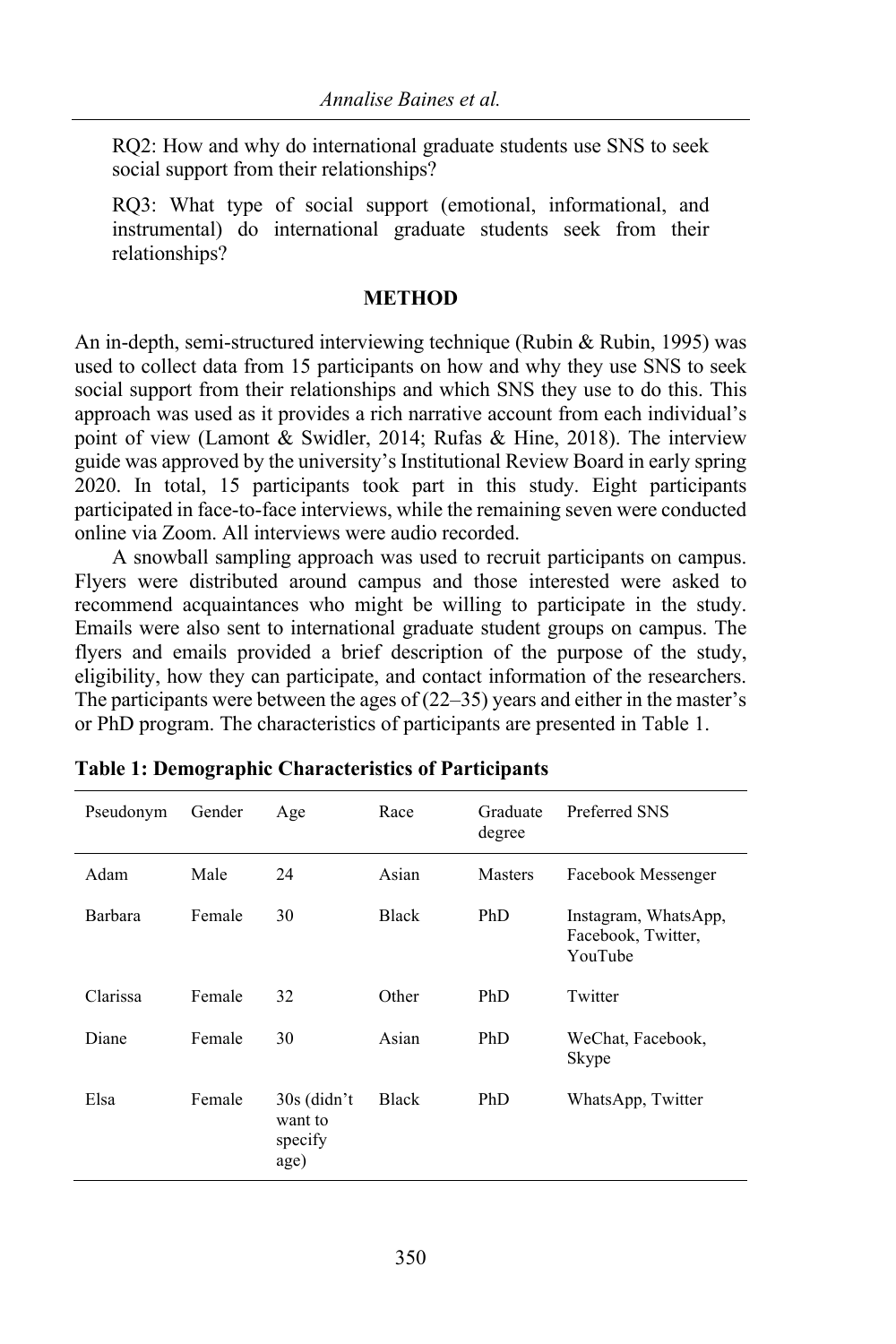| Pseudonym | Gender | Age | Race                             | Graduate<br>degree | Preferred SNS                             |
|-----------|--------|-----|----------------------------------|--------------------|-------------------------------------------|
| Felix     | Male   | 22  | Hispanic<br>or Latin<br>American | Master             | WhatsApp, Facebook<br>Messenger, Snapchat |
| Greg      | Male   | 27  | Asian                            | PhD                | Facebook, WhatsApp,<br>Twitter            |
| Heather   | Female | 24  | Hispanic<br>or Latin<br>American | PhD                | Instagram                                 |
| Ivan      | Male   | 29  | Central<br>Asian                 | Master             | Facebook, Messenger<br>Twitter, WhatsApp  |
| Jonas     | Male   | 29  | South East<br>Asian              | PhD                | WhatsApp, Facebook<br>Messenger           |
| Khalup    | Male   | 27  | Asian                            | PhD                | Facebook, WhatsApp                        |
| Lenny     | Male   | 27  | Did not<br>wish to<br>specify    | PhD                | WhatsApp, Facebook,<br>Instagram          |
| Monica    | Female | 29  | Asian                            | Master             | WhatsApp, WeChat                          |
| Noel      | Male   | 29  | <b>Black</b>                     | PhD                | WhatsApp                                  |
| Oman      | Male   | 25  | Asian                            | PhD                | WhatsApp, Facebook<br>Messenger           |

Before the interviews commenced, each participant was asked to fill out a close-ended questionnaire pertaining to their demographic information and their general SNS use. Demographic questions such as age, gender, race, graduate degree, academic field of study, SNS use, and preferred SNS were asked. Interview questions were developed from a range of open-ended questions.

In qualitative research, scholars often follow an interview protocol by starting with opening questions, transition questions, key questions, closing questions, and follow-up questions (Castillo-Montoya, 2016; Jacob & Furgerson, 2012). For this study, participants were asked how they define social support in order to capture their understanding of the concept. Then, they were asked to relay their experience in their graduate program, types of challenges they face or have faced, and how these challenges impacted their physical, mental, and emotional state. These questions are aimed to understand how international graduate students cope with stress during their college years. Next, questions were asked how participants relieved those challenges, transitioning to questions asking them to talk about their relationships and why they approach these people to seek social support from. Questions were also asked which SNS they used to seek social support from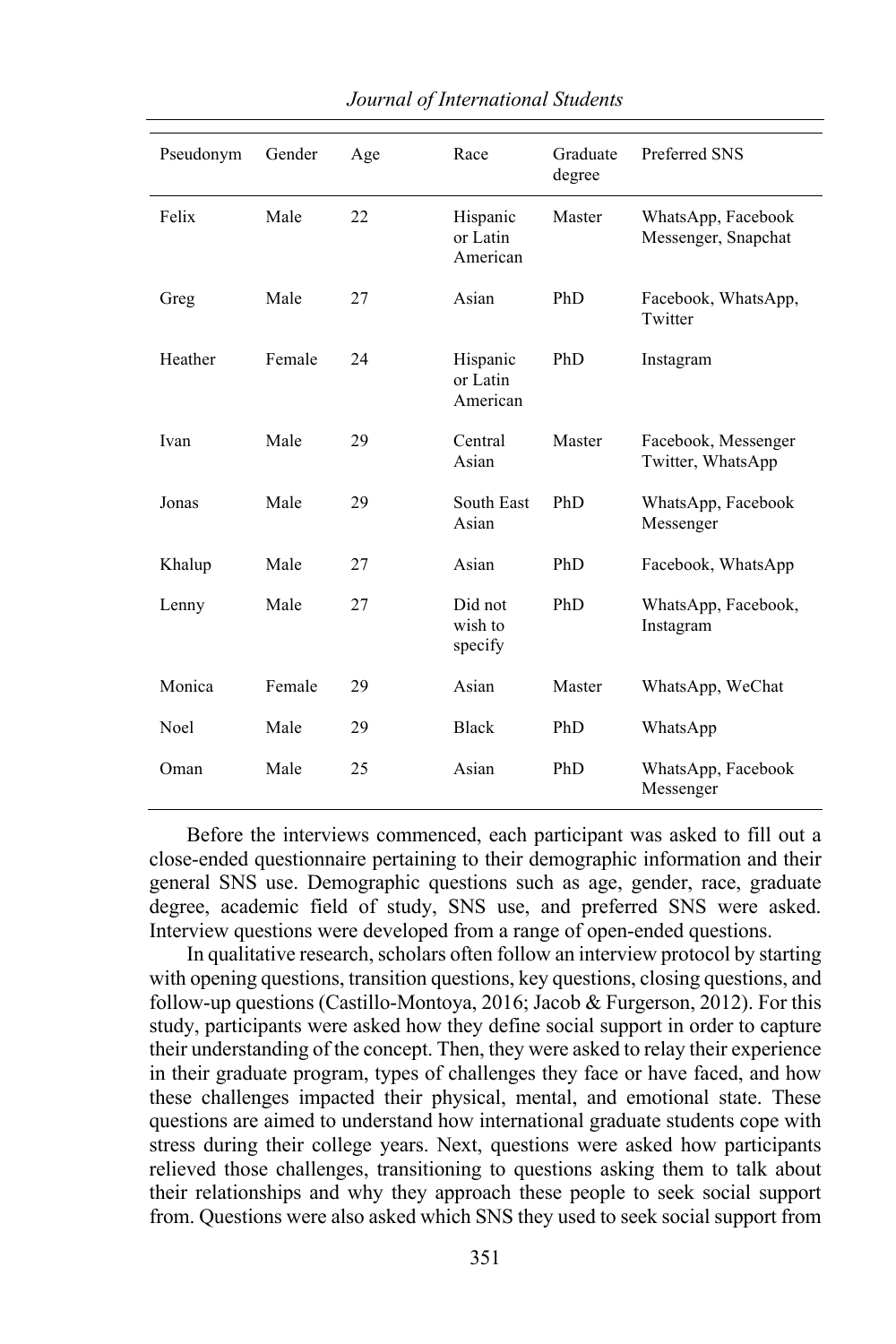their relationships (i.e., family members, colleagues, friends) to help them cope with difficult situations during graduate studies and why they chose those SNS. Special attention was paid to how and why participants use SNS to seek social support from their relationships. Each interview lasted approximately 30–45 mins.

Once participants were being interviewed, we commenced with transcription of the data. During and after the transcription and coding process, pseudonyms were used to allow for anonymity (see Toff & Nielsen, 2018). All interviews were transcribed using the software InqScribe. In the initial stage, interviews were coded in chronological order during the data collection process, using a combination of "open coding" by identifying themes line by line. In the next stage, the researchers used "focused coding" by searching for specific themes to group them into categories (Charmaz, 2006; Erba, 2018).

The researchers revised the list of codes and agreed on which codes should appear in each theme. In the final stage of transcribing the interviews, data were continually analyzed to achieve theoretical saturation of data. After each interview and analysis of transcriptions, the researchers compared notes and reached a consensus.

#### **FINDINGS**

The most common challenges international graduate students face are loneliness, stress, and feeling overwhelmed with graduate school, difficulties adjusting to a new culture such as language barriers, culture shock, and lack of guidance. In terms of coping with these issues, the most commonly mentioned coping strategies are sharing their experiences with those who understand their situation, relationships whom they trust, and reaching out to them via SNS. The type of SNS used includes WhatsApp, Facebook, Facebook Messenger, Twitter, Instagram, and WeChat and depends on the functionalities of the SNS, such as convenience, affordances, cost, trust issues, and privacy. The findings of the present study suggest that emotional support and informational support were the most soughtafter types of support via SNS. Meanwhile only two participants mentioned that they use SNS to seek instrumental support from their relationships.

## **Challenges: Loneliness, Stress, and Feeling Overwhelmed With Graduate School (RQ 1)**

International graduate students face unique challenges during their time in college. Most participants indicated that they felt "overwhelmed" and "stressed" about the workload, have difficulties "adjusting to their new environment," "having demanding professors," "meeting deadlines," and their new role of being both "teaching assistants and students." Many students mentioned that they "get tired and lonely" (e.g., Barbara, Elsa, Jonas, Monica & Lenny), finding it difficult to connect with people with similar interests, and the pressure of "performing well and living up to the expectations of instructors and family members." These challenges impacted them physically, emotionally, and mentally. Some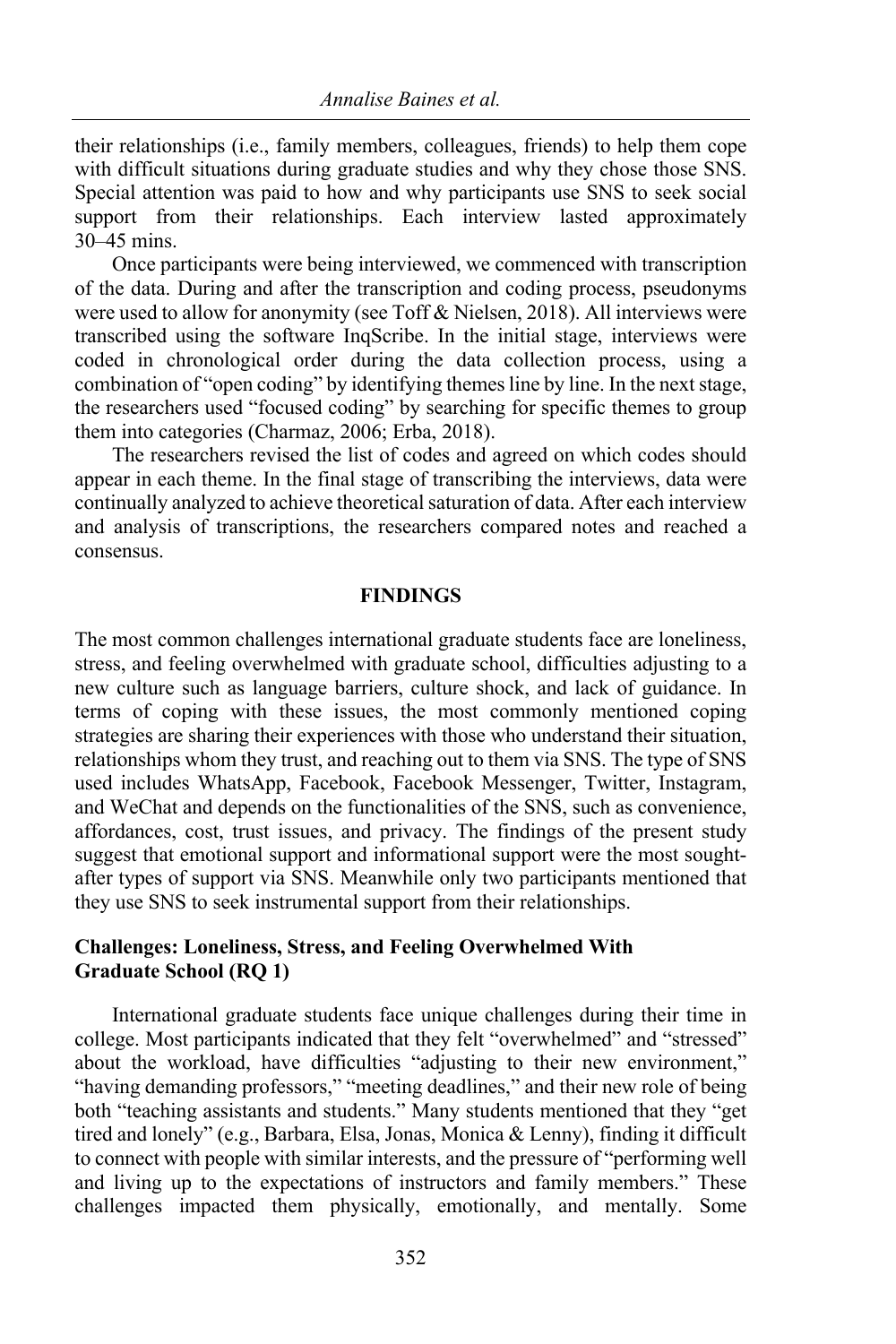interviewees indicated that they struggle physically with their weight due to unhealthy eating habits as well as having back and shoulder problems from sitting in front of a computer screen and working long hours in the lab. Some interviewees mentioned that they often feel lonely during graduate school. Mentally, some participants said that they have been seeking help from therapists during the first few semesters of their graduate degree program. It was also found that mental pressure and stress depend on the semester and the workload, and most participants "feel overwhelmed, tired, and homesick." Noel (a 29-year-old PhD student) struggled with health issues, suffered from homesickness, and had a challenging time finding the right resources at school. He often felt mentally overwhelmed coping with these issues. Similarly, Barbara (a 30-year-old PhD student) echoed:

Yeah, it was lonely and emotionally I would say I was sad uh and then this impacted me I didn't know but this impacted me health wise because just to keep up with this culture  $[...]$  Also I had the fear that maybe these students would be better than me coming in from a different culture so my first semesters were like, […] so it was really a lot of pressure and then I didn't know this was impacting me. So in my second semester toward the end I felt sick. So it kind of impacted me emotionally, I was really sad at that point and I felt like maybe I made a wrong choice to come and study in the U.S.

Oman (29-year-old PhD student), Jonas (29-year-old PhD student), and Noel further stated that their graduate programs feel self-isolating because they are studying in the Science, Technology, Engineering, and Mathematics (STEM) field and spend many hours doing lab experiments. As Jonas said, "The supervisor expects me to continue working and wouldn't care about my mental or physical health"

However, Khalup (a 27-year-old PhD student), Monica (a 29-year-old master's student), and Elsa (didn't want to specify age, Ph.D. student) were the only participants who mentioned that they didn't feel as overwhelmed during graduate school.

## **Challenges: Difficulties Adjusting to a New Culture (RQ 1)**

Various socio-cultural factors such as academics, family, food, and friendship were the most mentioned challenges in adjusting to the American culture. Several participants indicated the culture they grew up in is more collectivist (e.g., Pakistan, China, or Kenya) in the sense that they could reach out for social support in-person more easily with their family members. Since they are living in the United States without their close relations, they rely on SNS to seek social support. For instance, Greg (a 29-year-old PhD student) stated "it's a cultural difference because this is kind of an individualistic society and we live together and we help each other and here people don't do it that way." Monica found it challenging to make friends in her new environment, as she stated "I had a very strong accent when I got here. People used to judge me and I used to find it weird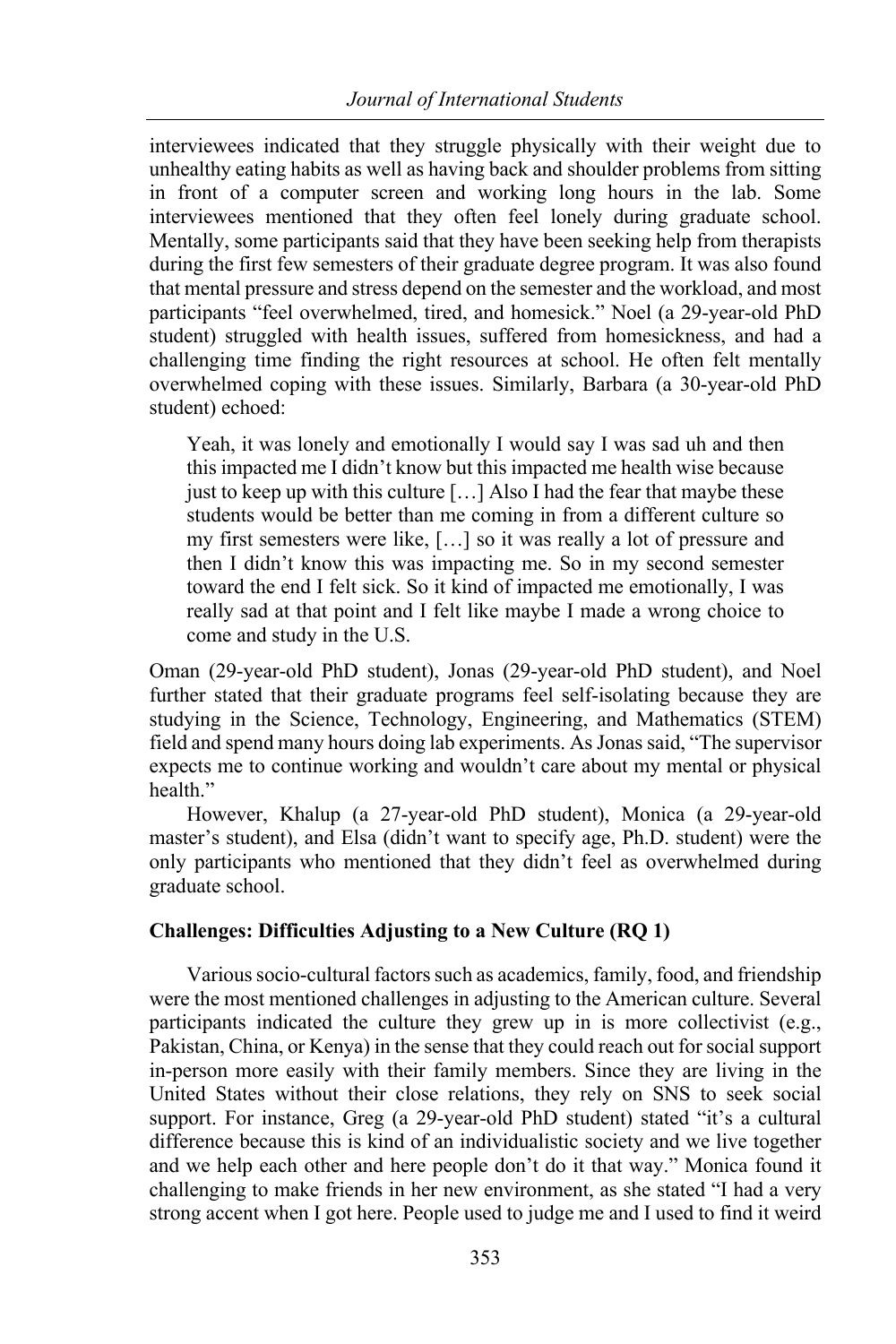that people judged me. I stopped expressing myself or talking to anyone." Felix (a 22-year-old master's student) also mentioned that English is not his native language and he had difficulty understanding his professors during lectures, especially when they talked too fast. Felix came from a culture in which he could easily make friends and talk about challenges during graduate school. While he has found friends in his master's program, the mentality of being competitive for some students in the United States can be challenging. Similarly, Ivan (a 29-yearold master's student) and Jonas had a difficult time during their graduate studies because they often felt "marginalized as foreigners."

Most international graduate students highlighted that they came from different cultures and most of their close relations live outside the United States. Using SNS to reach out and stay in contact with their close relationships helped many of the interviewees adjust more easily to their new environment.

# **Coping Strategies: Sharing Experiences and Understanding Situations (RQ 1)**

The most commonly mentioned coping strategies among international graduate students included sharing experiences with those whom they trust and understand their situation, joining online communities, and reaching out to close relationships via SNS. Interestingly, many participants highlighted that they don't only seek social support from their close relationships (e.g., friends and family members) but also their distant relationships such as colleagues or friends. The students did not include their academic relations (e.g., professor, supervisor, fellow students, and colleagues) in their close circle. Lenny (a 27-year-old PhD student) pointed out "I like to talk about graduate school issues with my cohorts and advisors here rather than with my closer relationships. My department is very helpful and I can talk to my supervisor." Adam (a 24-year-old master's student), Jonas, Khalup, Lenny, Noel, and Oman mentioned that they reach out to their closest relationships whom they trust such as their girlfriend/fiancé or close family members such as mother, father, cousins, or childhood friends to seek emotional support. However, they don't talk about their challenges during graduate school as their close relationships can't understand and "identify with their situations." As Monica echoed:

I can't connect to family members anymore because they don't know my situation in graduate school […] I kept my feelings to myself because I didn't want to upset anyone and there was also a time difference in not being able to connect with my close relationships.

All interviewees said the type of social support they seek depends on the person's experience and objective in life. For instance, Diane (a 30-year-old PhD student) has joined a work-related group of people and a study-related group of people that she goes to for advice. Depending on their life experience and the problem, people in either group will resonate with or have similar experiences on a certain issue to give advice about some of the challenges they face during graduate school.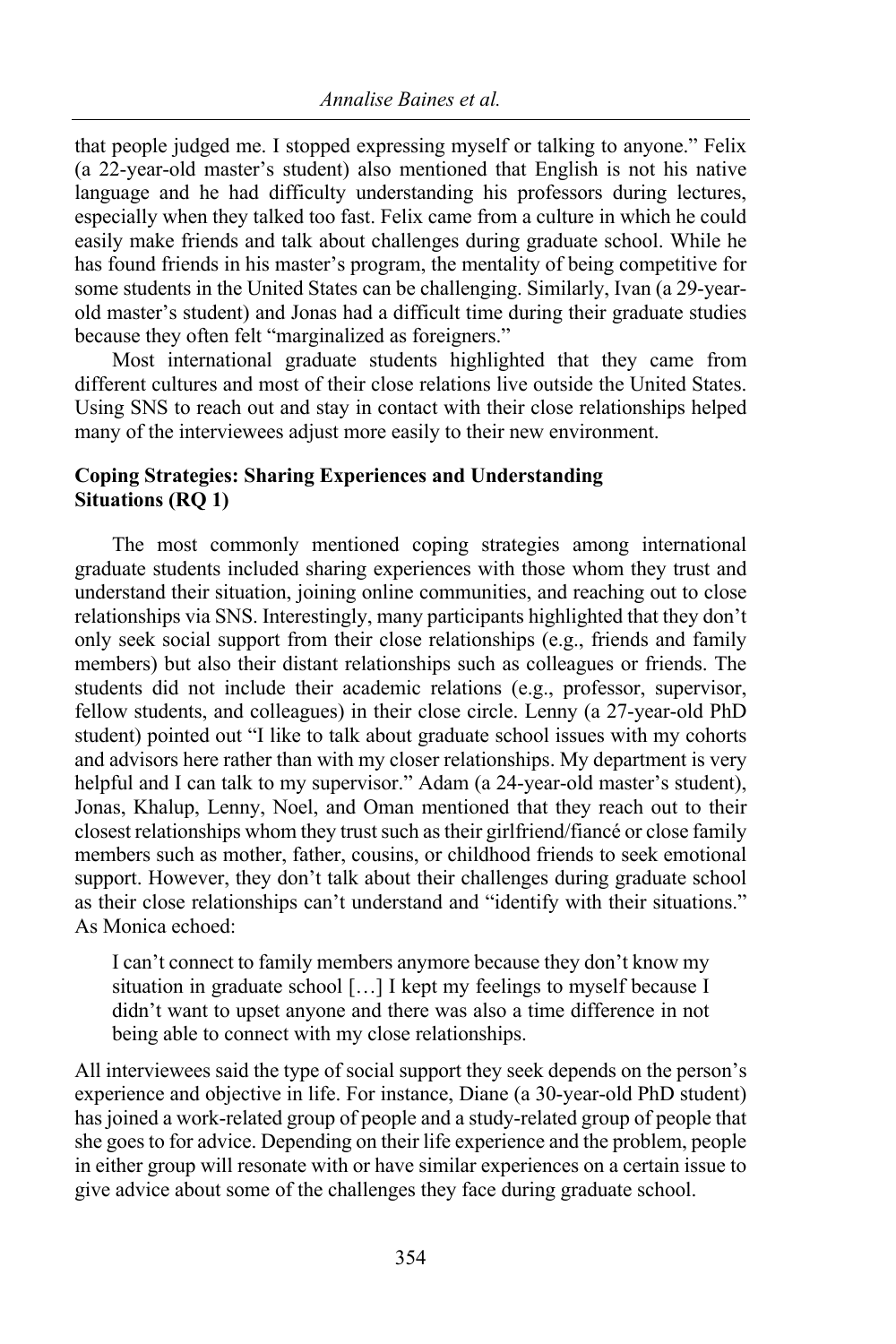### **SNS Use: Affordances (RQ 2)**

The type of SNS use depends on the affordances, such as ease of use, cost, convenience, surveillance policies, two-way communication, and privacy issues. Some interviewees mentioned that they feel uncomfortable seeking social support using public SNS such as Twitter, Facebook, and Instagram. One of the main reasons international graduate students do not prefer using public SNS is because they feel "judged and uncomfortable." For instance, Adam stopped sharing intimate thoughts on public SNS, instead he uses private messaging applications like Facebook Messenger that enable one-on-one conversation. Similarly, Khalup doesn't seek social support on a public platform like Facebook because it's an "attention seeking platform and the most he can get from posting content online are likes." Monica raised the issue that public platforms give her a feeling of "disconnectivity" and "lack of empathy for her situation in graduate school" as opposed to private sites like WhatsApp. While expressing advantages of SNS, she pointed out the dark side of public SNS saying that "Facebook is not a good friend when you are in the dark side, everybody is fake and everyone is faking it." Most participants prefer private applications like WhatsApp or Facebook Messenger. As Jonas said "I use Facebook Messenger since most of my family is online and it is the most efficient way to stay connected."

On the contrary to Adam, Khalup, and Monica, some of the participants (i.e., Greg, Barbara, Heather, and Clarissa) reported that they use Twitter to connect with online communities because of their unique affordances. For instance, Greg uses the hashtag #PhDLife on Twitter to engage and participate in conversations with fellow graduate students. Barbara prefers a more visually connected medium like Instagram and uses the hashtag #BlackWomenPhD's to connect with people who have similar academic experiences and objectives in life. Heather (a 24-yearold PhD student) added that she doesn't necessarily use Instagram to seek social support from her relationships but "shares pictures and stories" to let her close relationships know she is "coping as a graduate student." Clarissa started using Twitter just to "share ideas" but found that some people on Twitter valued her ideas and thoughts:

On Twitter I will talk about my concerns, how to graduate or about being a Ph.D. student and all concerns I have about my personal life so I write everything and all of these things there. And people send me direct messages and ask if you are doing well or not, if you are sick and today I feel like you were depressed, these kinds of things. I mean I feel like I found friends.

Clarissa also mentioned that many people on Twitter have the same ethnic background, immigration status, and are PhD students with similar majors. A few participants revealed that they seek social support either on private or public sites depending on the type of social support they need. Lenny uses a WhatsApp research support group to hold a private conversation with colleagues from school. The affordance of WhatsApp is end-to-end encryption and allows users to feel a sense of safety and security in their private conversations. Lenny argued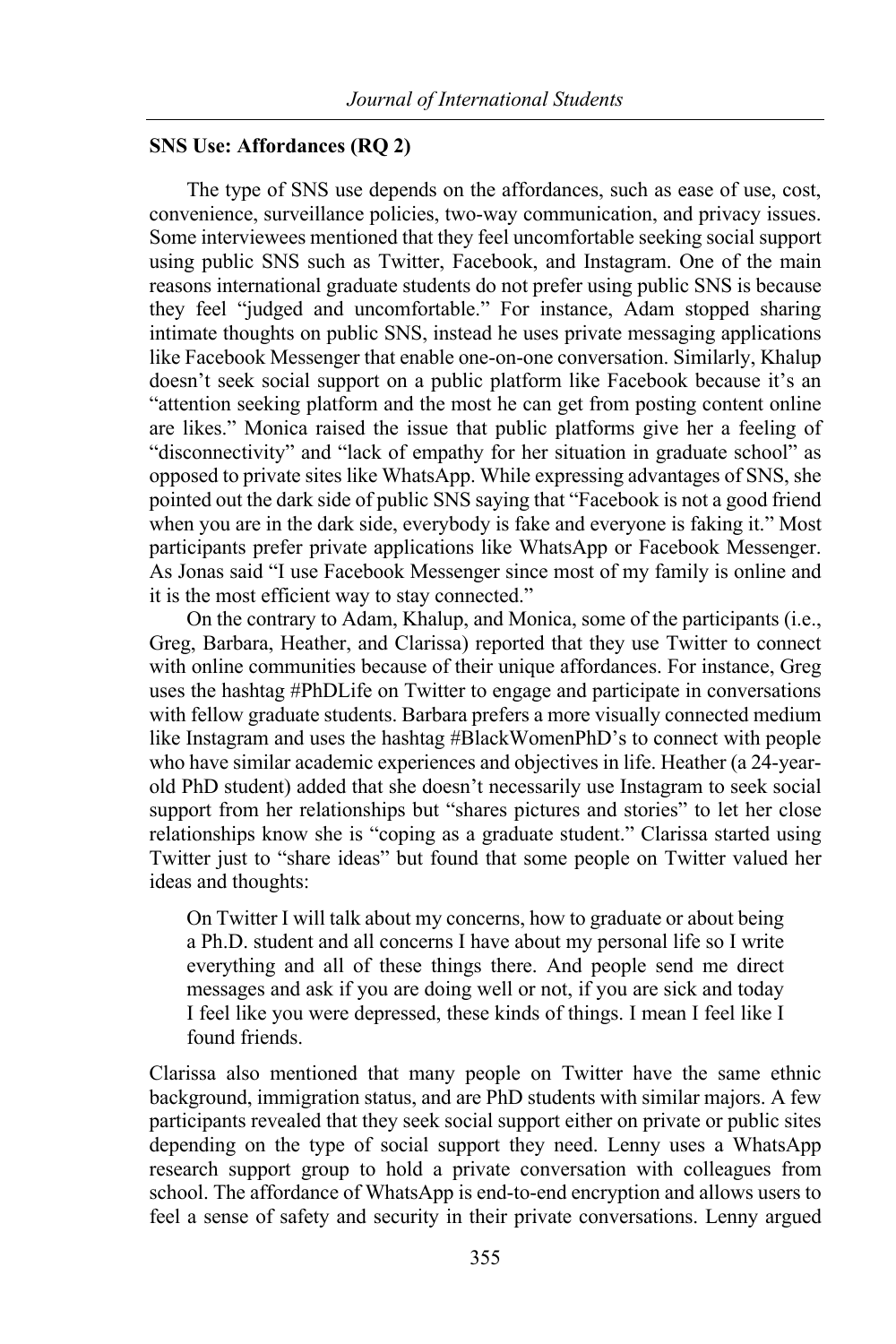that he "likes to use the call option on WhatsApp and the group chat function as it uses less data and is convenient."

Other participants (e.g., Barbara, Elsa, Ivan, Jonas, Khalup, Victor, Noel, and Monica) divulged that they use "WhatsApp due to its accessibility and ease of use for one-on-one conversations." The application allowed other affordances such as sharing of visual content (i.e., videos and pictures), memes, as well as functions like phone or video calls. Barbara stated:

I tend to use WhatsApp because it's more of a phone call and with them (family members) it's more like, we do a lot of talking and for my siblings there's a lot of texting and we use like Instagram and go to Facebook and all these other platforms. My parents are not conversant with Facebook.

A majority of the participants asserted that they prefer seeking social support "via text instead of phone calls." This is likely due to generational differences between the person they are communicating with.

Overall, most of the international graduate students who participated in this study use SNS like WhatsApp because it allows private conversations and offers international communication affordability, convenience, and safety features (e.g., encrypted messages) and "real-time" conversations.

## **Type of Social Support: Emotional, Informational, and Instrumental (RQ 3)**

International graduate students revealed that the most sought-after type of social support through SNS includes emotional and informational. These types of support were sought from family members and friends outside their academic life and academic circle. Participants sought emotional support from family members because of their limited exposure to graduate school challenges. Diane says:

Usually we (mother) communicate on the phone. So I didn't mention that much academic pressure to her, just the trivial life details like how's the canteen food, how's the dorm, how's the roommate and how's your classmate. Or who's your supervisor, that kind of thing, so we just talk about that kind of stuff and she's very supportive and says don't stress yourself out and eat healthy. Sleep early and she says your hair is more important than your graduate career, so keep your hair, you can quit your graduate studies but keep your hair (laughs) […] Though my mom can't give me much academic help, the emotional support is really important. And financial support (laughs).

On the contrary, Clarissa's husband is also in graduate school and offers her "emotional as well as instrumental support," but not much informational support "because we have different majors." Monica expressed that she seeks emotional and informational support from her graduate advisor and does not reach out to her close relationships to discuss challenges during graduate school because she doesn't want her close relationships to worry about her struggles and issues. Khalup did not seek any social support from relationships through SNS. However,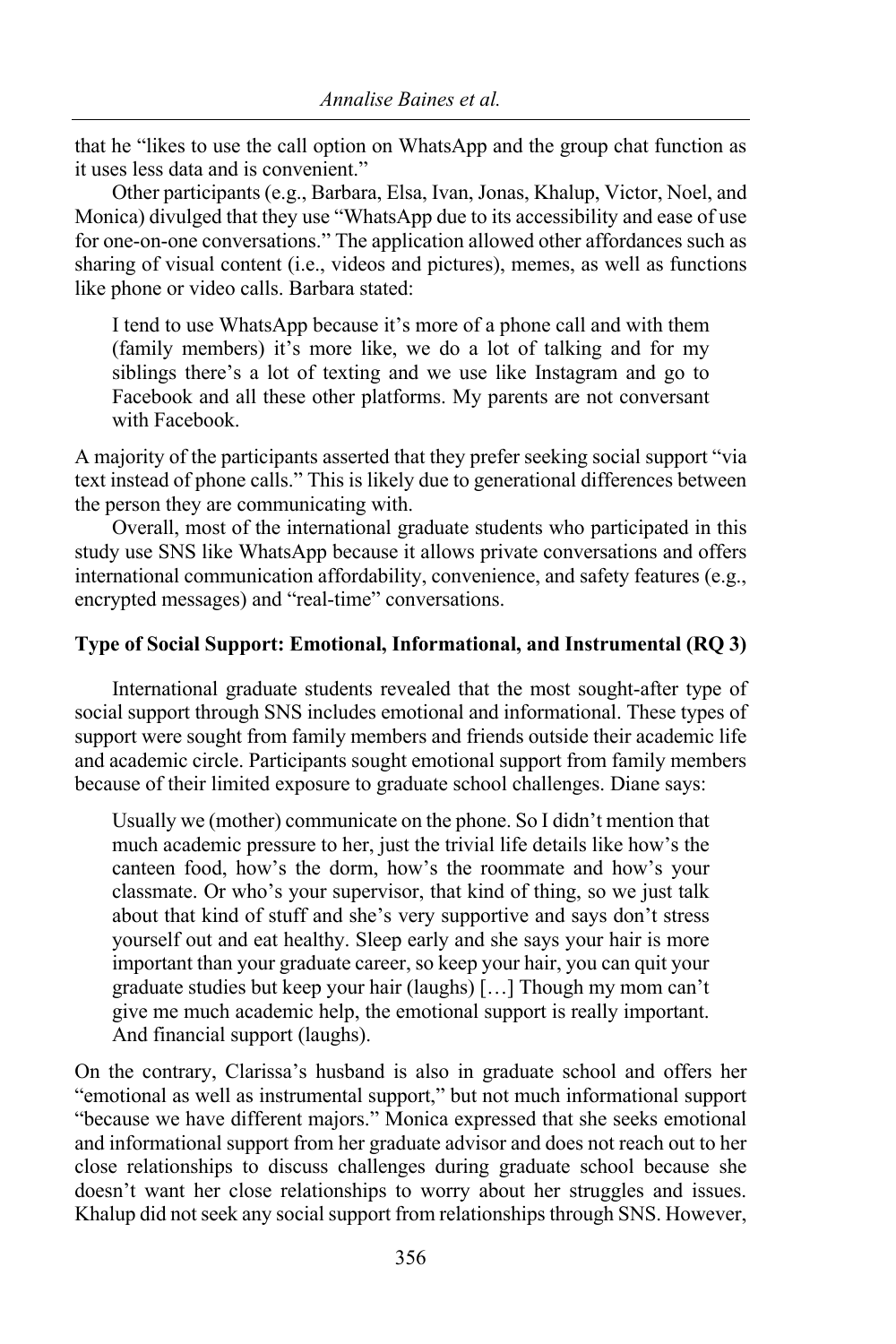he struggled with financial challenges (instrumental support) and did not reach anyone using SNS.

In summary, findings show that students face unique challenges during graduate school and use different coping strategies to mitigate their challenges. Participants use various SNS depending on their affordances to seek social support from relationships. For many interviewees, seeking social support depends on the issue and problems they face during their college life.

## **DISCUSSION**

This study investigated how international graduate students use SNS to seek social support from their relationships. Through 15 semi-structured interviews, the type of social support (emotional, informational, and instrumental) as well as use and preference of SNS were examined. Results indicate that international graduate students face challenges during graduate school and difficulties adjusting to a new culture. The participants use SNS to seek social support from their relationships, however, the chosen SNS depend on the technical and communication affordances (Bucher & Helmond, 2018), such as cost, ease of use, accessibility, private or public setting, and whether the participants' relationships use the site.

The types of SNS the participants mentioned to seek social support afford different cues, interactions, relational contexts, and perceived values to its users. Each site offers different ways for users to present themselves and how they interact with the people or groups on that platform (Wohn et al., 2016). All of the interviewees indicated that they seek some type of social support using SNS from people or a community of people who share similar experiences or objectives in life as they do. Emotional support and informational support are largely soughtafter from close relationships such as family members or friends and academic circles. Instrumental support was rarely sought from relationships using SNS. One explanation why most of the participants seek emotional support from their close relationships is because they have little or no experience with academia. Another reason why instrumental support was not sought-after is because most international students' families can't afford to cater for their personal and academic expenses.

The findings in this study regarding SNS use for various types of social support aligned with the U&G theory. This theory postulates how and why people use certain SNS to fulfill their needs. In the context of this study, our findings suggest that a majority of the participants use SNS to seek emotional and informational support from different relations and groups but also depend on the particular affordance of SNS. Previous studies regarding U&G theory suggest that affordances like "convenience" is one of the largest motivations to use SNS. Our study validates that seeking social support is one of the motivations and reasons for choosing a particular SNS, as studies using U&G theory suggested (Alhabash & Ma, 2017).

As previous research indicates (Kahn & Antonucci, 1980; Kim, 2014), seeking social support from a person or group of people often depends on the emotional intensity, intimacy, reciprocal services, trust, and beneficial aspects for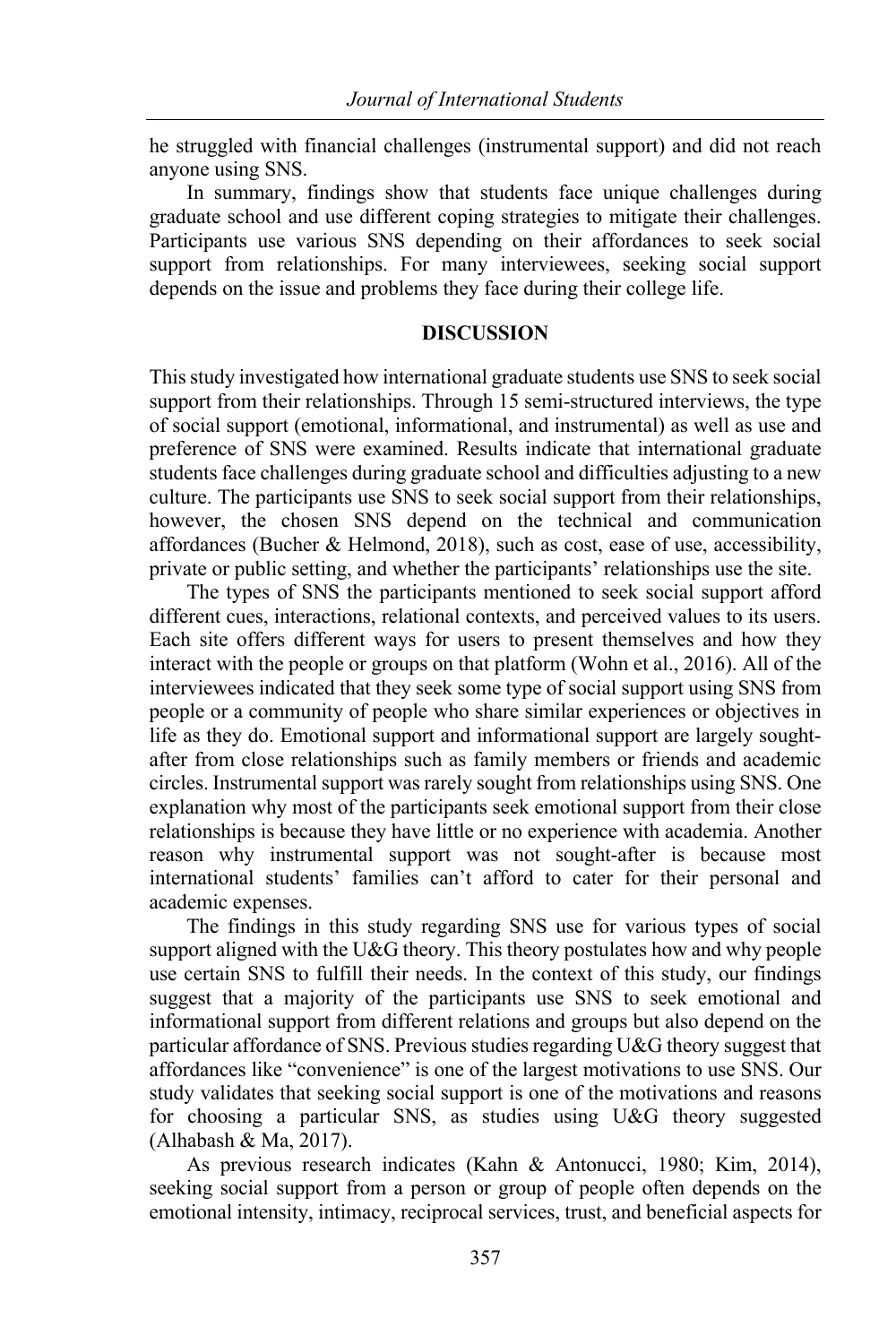a person's well-being. Interestingly, results in this study showed that the seeking of different social support (emotional, informational, and instrumental) didn't depend on the closeness, but rather on the similar situations in life between the participants and their relationships.

While previous research shows that international graduate students face challenges such as stress, culture shock, heavy workload, and homesickness, our study not only confirms these challenges but found that the students use different strategies to cope with these challenges by using various SNS platforms to reach out for social support from different relationships.

## **Practical Implications and Recommendations**

The United States higher education institutions need to continually share resources and remind international students about support programs to help them deal with their challenges such as mental well-being. Offering workshops to help overcome language barriers and discussions about mental health issues could help students. Schools should consider alternate ways (i.e., using popular SNS platforms among international students like WhatsApp and WeChat) to reach out to international graduate students to understand their needs and provide support. Besides providing more resources, facilitating intercultural, and interracial dialogue can help create an open and respectful exchange of views between students from different cultures. The findings of this study can be used to advance institutions' policies to make sure they provide an equitable learning environment. The higher education institutions should invest more resources for inclusivity, diversity, equity, and accessibility to international graduate students.

## **Limitations and Future Research**

Our study has several limitations. First of all, we recommend that future research also includes the international undergraduate population to compare the two groups and include students from various schools to understand the challenges and coping strategies. Second, this study is confined to international students enrolled in United States institutions, and analyzing experiences of international graduate students in other countries might be helpful and yield similar or different findings. Lastly, more specific questions on how people use SNS to seek social support could be further investigated by doing a social media walkthrough as a method (Light et al., 2018). The walkthrough method could provide a detailed analysis on how the user navigates the SNS, which person or group of people they contact, and the type of support they seek. Future studies should investigate if individual cultural values have an impact on how international graduate students seek social support through online networking sites. Methodologically, future research should incorporate a mixed-method approach to understand the relationship between their individual cultural values, use of SNS, and the type of social support they seek online. Also, an interdisciplinary approach to study this scholarship can enhance our understanding to introduce new policies in higher education.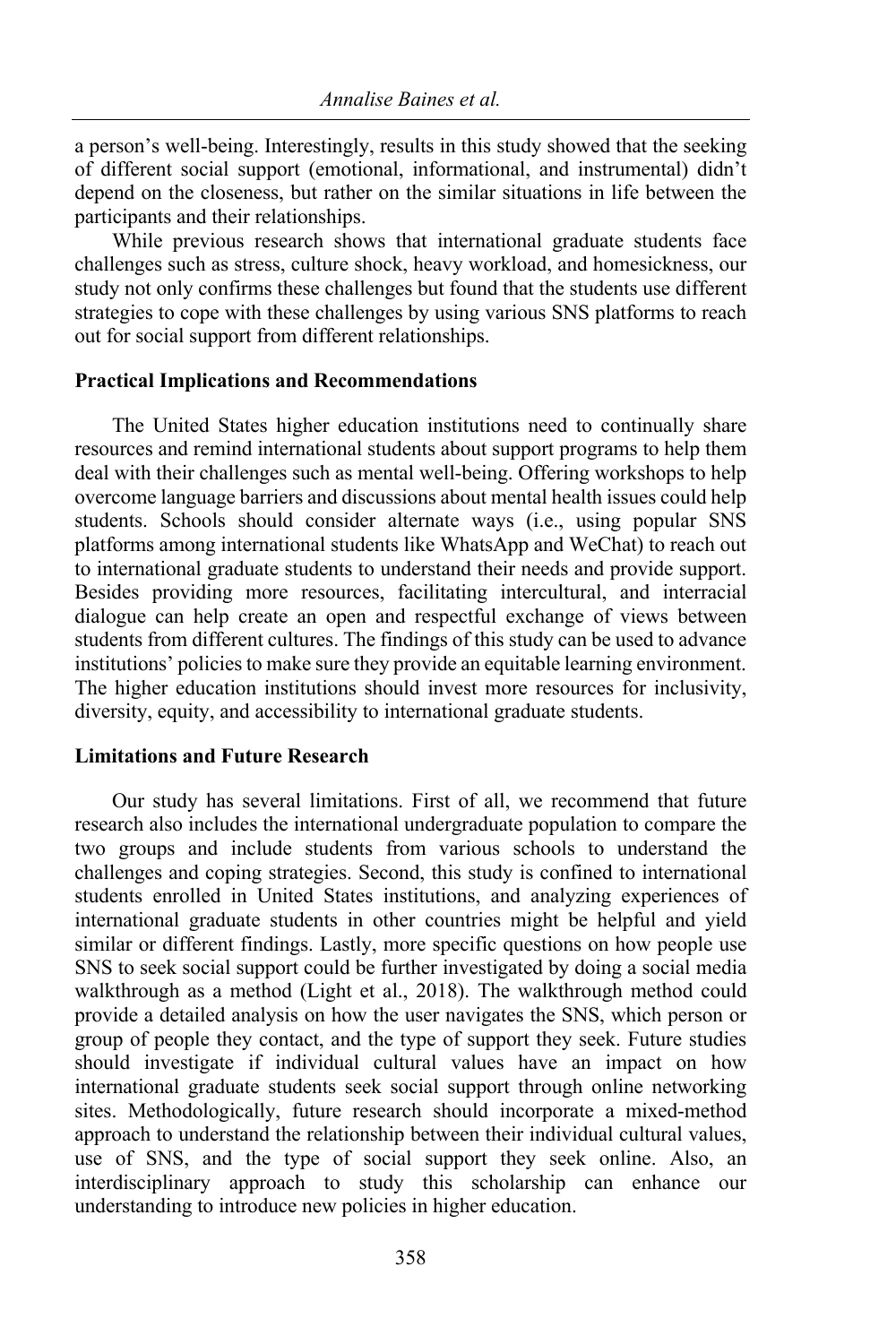## **DECLARATION OF CONFLICTING INTERESTS**

No potential conflict of interest was reported by the authors.

#### **FUNDING**

This work has not been funded.

#### **REFERENCES**

- Alhabash, S., & Ma, M. (2017). A tale of four platforms: Motivations and uses of facebook, twitter, instagram, and snapchat among college students? *Social Media + Society, 3*(1), 205630511769154. https://doi.org/10.1177/ 2056305117691544
- Ahmad, S., Mustafa, M., & Ullah, A. (2016). Association of demographics, motives and intensity of using Social Networking Sites with the formation of bonding and bridging social capital in Pakistan. *Computers in Human Behavior, 57*, 107–114. https://doi.org/10.1016/j.chb.2015.12.027
- Ali, A., & Kohun, F. (2006). Dealing with isolation feelings in IS doctoral programs. *International Journal of Doctoral Studies, 1*(1), 21–33. https://doi.org/10.28945/58
- Baym, N. K. (1998). The emergence of an on-line community. In S. G. Jones (Ed.), *Cybersociety 2.0: Revisiting computer-mediated communication and community* (pp. 35–68). SAGE Publications.
- Bicen, H. (2015). Determination of university students' reasons of using social networking sites in their daily life. *Procedia-Social and Behavioral Sciences, 190*, 519–522. https://doi.org/10.1016/j.sbspro.2015.05.036
- boyd, D. M., & Ellison, N. B. (2007). Social network sites: Definition, history, and scholarship. *Journal of Computer-Mediated Communication, 13*(1), 210–230. https://doi.org/10.1111/j.1083-6101.2007.00393.x
- Braithwaite, D. O., Waldron, V. R., & Finn, J. (1999). Communication of social support in computer-mediated groups for people with disabilities. *Health Communication, 11*(2), 123–151. https://doi.org/10.1207/s15327027hc 1102\_2
- Bucher, T., & Helmond, A. (2018). The affordances of social media platforms. In J. Burgess, A. Marwick, & T. Poell (Eds.), *The SAGE handbook of social media* (pp. 233–253). Sage Publications.
- Byers, V. T., Smith, R. N., Hwang, E., Angrove, K. E., Chandler, J. I., Christian, K. M., & Onwuegbuzie, A. J. (2014). Survival strategies: Doctoral students' perceptions of challenges and coping methods. *International Journal of Doctoral Studies, 9*, 109–136. https://doi.org/10.28945/2034
- Cahir, N., & Morris, R. D. (1991). The psychology student stress questionnaire. *Journal of Clinical Psychology, 47*(3), 414–417. https://doi.org/10.1002/ 1097-4679(199105)47:3<414::aid-jclp2270470314>3.0.co;2-m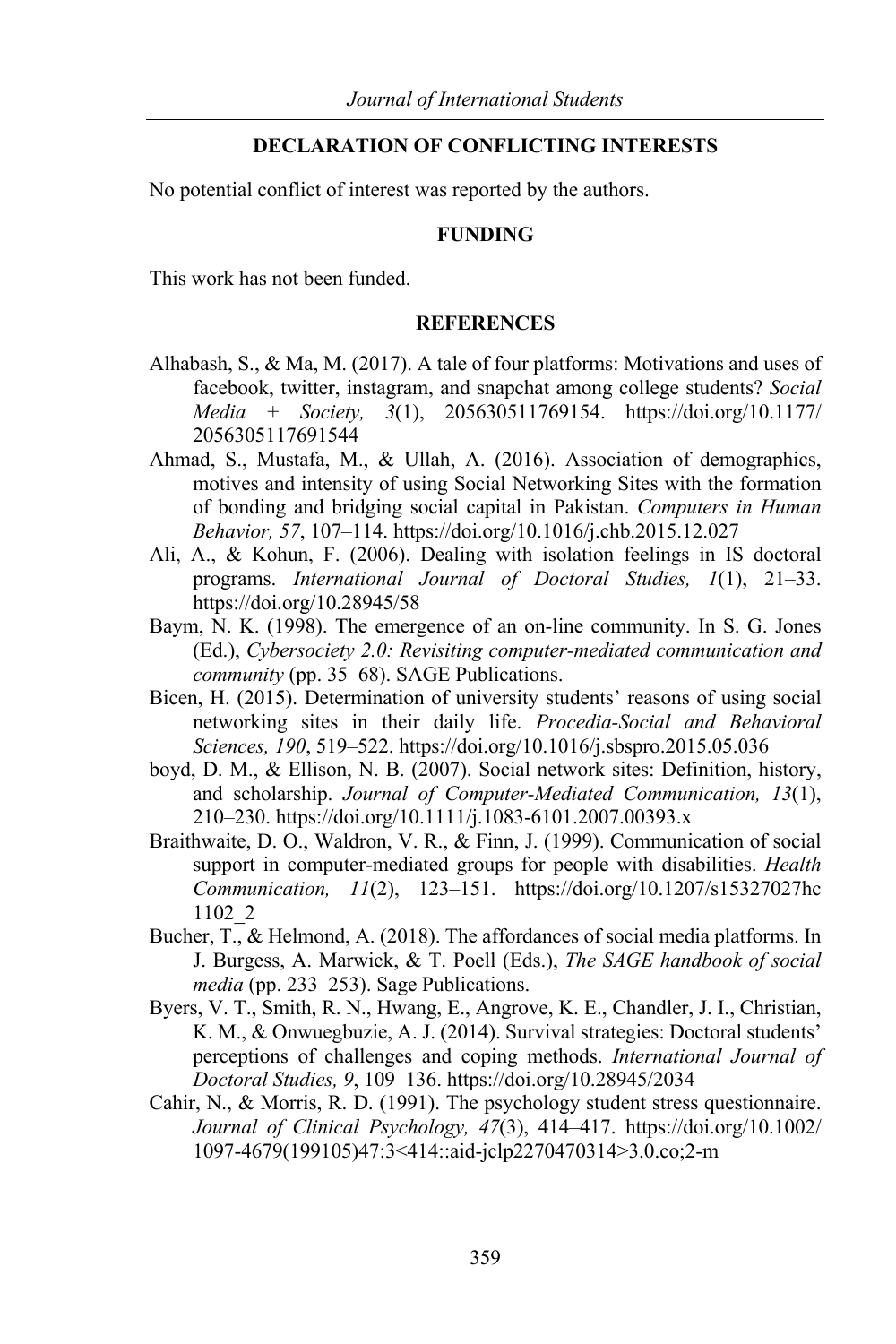- Castillo-Montoya, M. (2016). Preparing for interview research: The interview protocol refinement framework. *The Qualitative Report, 21*(5), 811–831. https://doi.org/10.46743/2160-3715/2016.2337
- Charmaz, K. (2006). *Constructing grounded theory: A practical guide through qualitative analysis*. Sage Publications.
- Colman, D. E., Echon, R., Lemay, M. S., McDonald, J., Smith, K. R., Spencer, J., & Swift, J. K. (2016) The efficacy of self-care for graduate students in professional psychology: A meta-analysis. *Training and Education in Professional Psychology, 10*(4), 188–197. https://doi.org/10.1037/ tep0000130
- Correa, T., Hinsley, A. W., & De Zuniga, H. G. (2010). Who interacts on the web? The intersection of users' personality and social media use. *Computers in Human Behavior, 26*(2), 247–253. https://doi.org/10.1016/j.chb. 2009.09.003
- Ellison, N. B., Steinfield, C., & Lampe, C. (2007). The benefits of Facebook "friends": Social capital and college students' use of online social network sites. *Journal of Computer-Mediated Communication, 12*(4), 1143–1168. https://doi.org/10.1111/j.1083-6101.2007.00367.x
- Ellison, N. B., Vitak, J., Gray, R., & Lampe, C. (2014). Cultivating social resources on social network sites: Facebook relationship maintenance behaviors and their role in social capital processes. *Journal of Computer-Mediated Communication, 19*(4), 855–870. https://doi.org/10.1111/ jcc4.12078
- El-Ghoroury, N. H., Galper, D. I., Sawaqdeh, A., & Bufka, L. F. (2012). Stress, coping, and barriers to wellness among psychology graduate students. *Training and Education in Professional Psychology, 6*(2), 122–124. https://doi.org/10.1037/a0028768
- Elsaadani, M. (2012). Exploration of teaching staff and students' preferences of information and communication technologies in private and academic lives. *International Journal of Computer Science Issues, 9*(2), 396–402.
- Erba, J. (2018). Media representations of Latina/os and Latino students' stereotype threat behavior. *Howard Journal of Communications, 29*(1), 83–102. https://doi.org/10.1080/10646175.2017.1327377
- Goplerud, E. N. (1980). Social support and stress during the first year of graduate school. *Professional Psychology, 11*(2), 283–290. https://doi.org/10.1037/ 0735-7028.11.2.283
- Hampton, K., Sessions Goulet, L., & Purcell, K. (2011, June). Social networking sites and our lives. https://www.pewinternet.org/2011/06/16/socialnetworking-sites-and-our-lives/
- House, J. S. (1981). *Work stress and social support*. Addison-Wesley.
- Hyun, S. H. (2019). International graduate students in American higher education: Exploring academic and non-academic experiences of international graduate students in non-STEM fields. *International Journal of Educational Research, 96*, 56–62. https://doi.org/10.1016/j.ijer.2019.05.007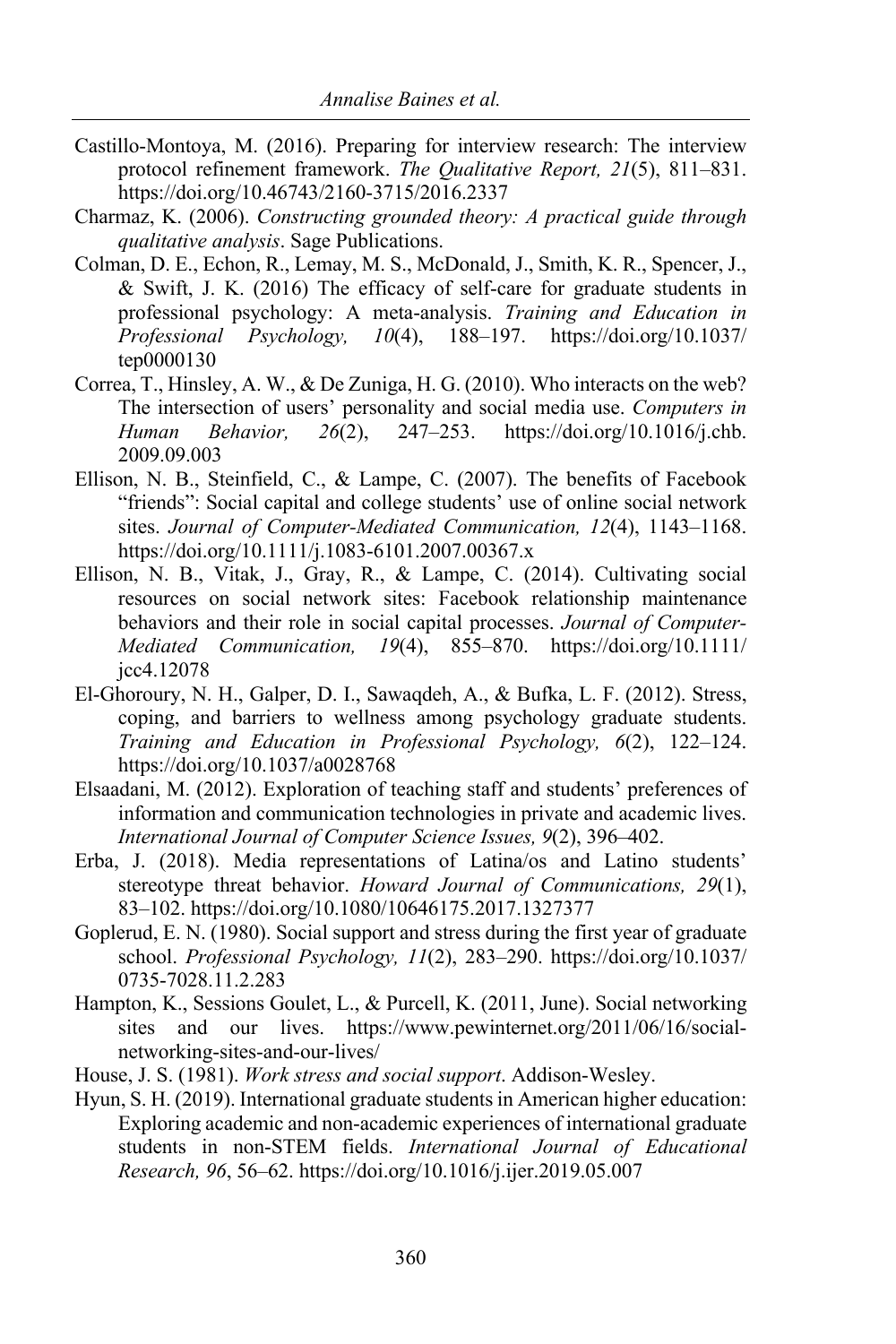- Jackson, P. B. (1992). Specifying the buffering hypothesis: Support, strain, and depression. *Social Psychology Quarterly, 55*(4), 363–378. https://doi.org/ 10.2307/2786953
- Jacob, S. A., & Furgerson, S. P. (2012). Writing interview protocols and conducting interviews: Tips for students new to the field of qualitative research. *The Qualitative Report, 17*(42), 1–10. https://doi.org/10.46743/ 2160-3715/2012.1718
- Jairam, D., & Kahl Jr, D. H. (2012). Navigating the doctoral experience: The role of social support in successful degree completion. *International Journal of Doctoral Studies, 7*(31), 1–329. https://doi.org/10.28945/1700
- Kahn, R. L., & Antonucci, T. C. (1980). Convoys over the life course: Attachment, roles, and social support. In P. B. Baltes & O. Brim (Eds.), *Lifespan development and behavior* (pp. 254–283). Academic Press.
- Kalpidou, M., Costin, D., & Morris, J. (2011). The relationship between Facebook and the well-being of undergraduate college students. *Cyberpsychology, Behavior, and Social Networking, 14*(4), 183–189. https:// doi.org/10.1089/cyber.2010.0061
- Kaplan, A. M., & Haenlein, M. (2010). Users of the world, unite! The challenges and opportunities of social media. *Business Horizons, 53*(1), 59–68. https://doi.org/10.1016/j.bushor.2009.09.003
- Kaufman, P., & Feldman, K. A. (2004). Forming identities in college: A sociological approach. *Research in Higher Education, 45*(5), 463–496. https://doi.org/10.1023/b:rihe.0000032325.56126.29
- Khawaja, N. G., Chan, S., & Stein, G. (2017). The relationship between second language anxiety and international nursing students stress. *Journal of International Students, 7*(3), 601–620. https://doi.org/10.32674/jis.v7i3.290
- Kim, H. (2014). Enacted social support on social media and subjective well-being. *International Journal of Communication, 8*(1), 2201–2221.
- Kwon, O., & Yixing, W. (2010). An empirical study of the factors affecting social network service use. *Computers in Human Behavior, 26*(2), 254–263. https://doi.org/10.1016/j.chb.2009.04.011
- Lamont, M., & Swidler, A. (2014). Methodological pluralism and the possibilities and limits of interviewing. *Qualitative Sociology, 37*(2), 153–171. https://doi.org/10.1007/s11133-014-9274-z
- Lampe, C., Ellison, N. B., & Steinfield, C. (2006). A Face(book) in the crowd: Social searching vs. social browsing. In *Proceedings of the 2006 20th Anniversary Conference on Computer Supported Cooperative Work* (pp. 167–170).
- Lee, C. J. (2009). The experience of nurse faculty members enrolled in doctoral study. *International Journal of Doctoral Studies, 4*(1), 59–75. https://doi.org/10.28945/45
- Li, X., Chen, W., & Popiel, P. (2015). What happens on Facebook stays on Facebook? The implications of Facebook interaction for perceived, receiving, and giving social support. *Computers in Human Behavior, 51*, 106–113. https://doi.org/10.1016/j.chb.2015.04.066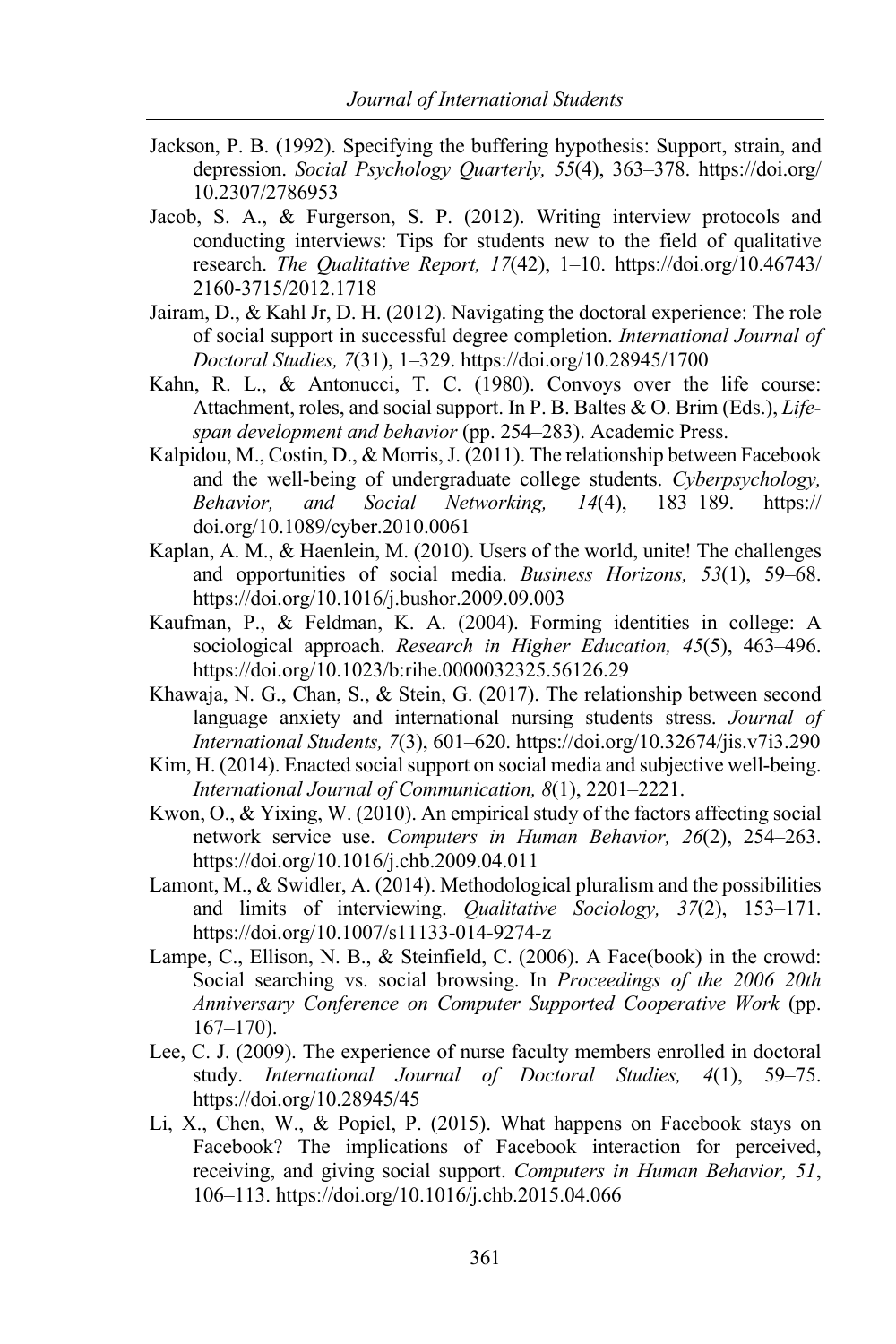- Light, B., Burgess, J., & Duguay, S. (2018). The walkthrough method: An approach to the study of apps. *New Media & Society, 20*(3), 881–900. https://doi.org/10.1177/1461444816675438
- Lin, J. H., Peng, W., Kim, M., Kim., S. Y., & LaRose, R. (2012). Social networking and adjustments among international students. *New Media & Society, 14*(3), 4210–4440. https://doi.org/10.1177/1461444811418627
- Lin, X., & Kishore, R. (2021). Social media-enabled healthcare: A conceptual model of social media affordances, online social support, and health behaviors and outcomes. *Technological Forecasting & Social Change, 166*, 120574. https://doi.org/10.1016/j.techfore.2021.120574
- Mallinckrodt, B., & Leong, F. T. (1992). International graduate students, stress, and social support. *Journal of College Student Development, 33*(1), 71–78.
- McAlpine, L., Skakni, I., & Pyhältö, K. (2020). PhD experience (and progress) is more than work: Life-work relations and reducing exhaustion (and cynicism). *Studies in Higher Education*. https://doi.org/10.1080/ 03075079.2020.1744128
- McCarthy, J. (2010). Blended learning environments: Using social networking sites to enhance the first-year experience. *Australasian Journal of Educational Technology, 26*(6). https://doi.org/10.14742/ajet.1039
- McCarthy, N. (2019). *Where America's international students come from*. Statista. https://www.statista.com/chart/20010/international-enrollment-inhigher-education/
- Nabi, R. L., Prestin, A., & So, J. (2013). Facebook friends with (health) benefits? Exploring social network site use and perceptions of social support, stress, and well-being. *Cyberpsychology, Behavior, and Social Networking, 16*(10), 721–727. https://doi.org/10.1089/cyber.2012.0521
- Natriello, G. (2002). Leaving the ivory tower: The causes and consequences of departure from doctoral study by Barbara E. Lovitts. *American Journal of Sociology, 108*(3), 679–681. https://doi.org/10.1086/378426
- Perrin, A., & Anderson, M. (2019, April). Share of U.S. adults using social media, including Facebook, is mostly unchanged since 2018. https://www. pewresearch.org/fact-tank/2019/04/10/share-of-u-s-adults-using-socialmedia-including-facebook-is-mostly-unchanged-since-2018/
- Phua, J., Jin, S. V., & Kim, J. J. (2017). Uses and gratifications of social networking sites for bridging and bonding social capital: A comparison of Facebook, Twitter, Instagram, and Snapchat. *Computers in Human Behavior, 72*, 115–122. https://doi.org/10.1016/j.chb.2017.02.041
- Rains, S. A., & Young, V. (2009). A meta-analysis of research on formal computer-mediated support groups: Examining group characteristics and health outcomes. *Human Communication Research, 35*(3), 309–336. https://doi.org/10.1111/j.1468-2958.2009.01353.x
- Reblin, M., & Uchino, B.N. (2008). Social and emotional support and its implication for health. *Current Opinions in Psychiatry, 21*(2), 201–205. https://doi.org/10.1097/yco.0b013e3282f3ad89
- Rubin. J. H., & Rubin, I. S. (1995). *Qualitative interviewing. The art of hearing data*. Sage.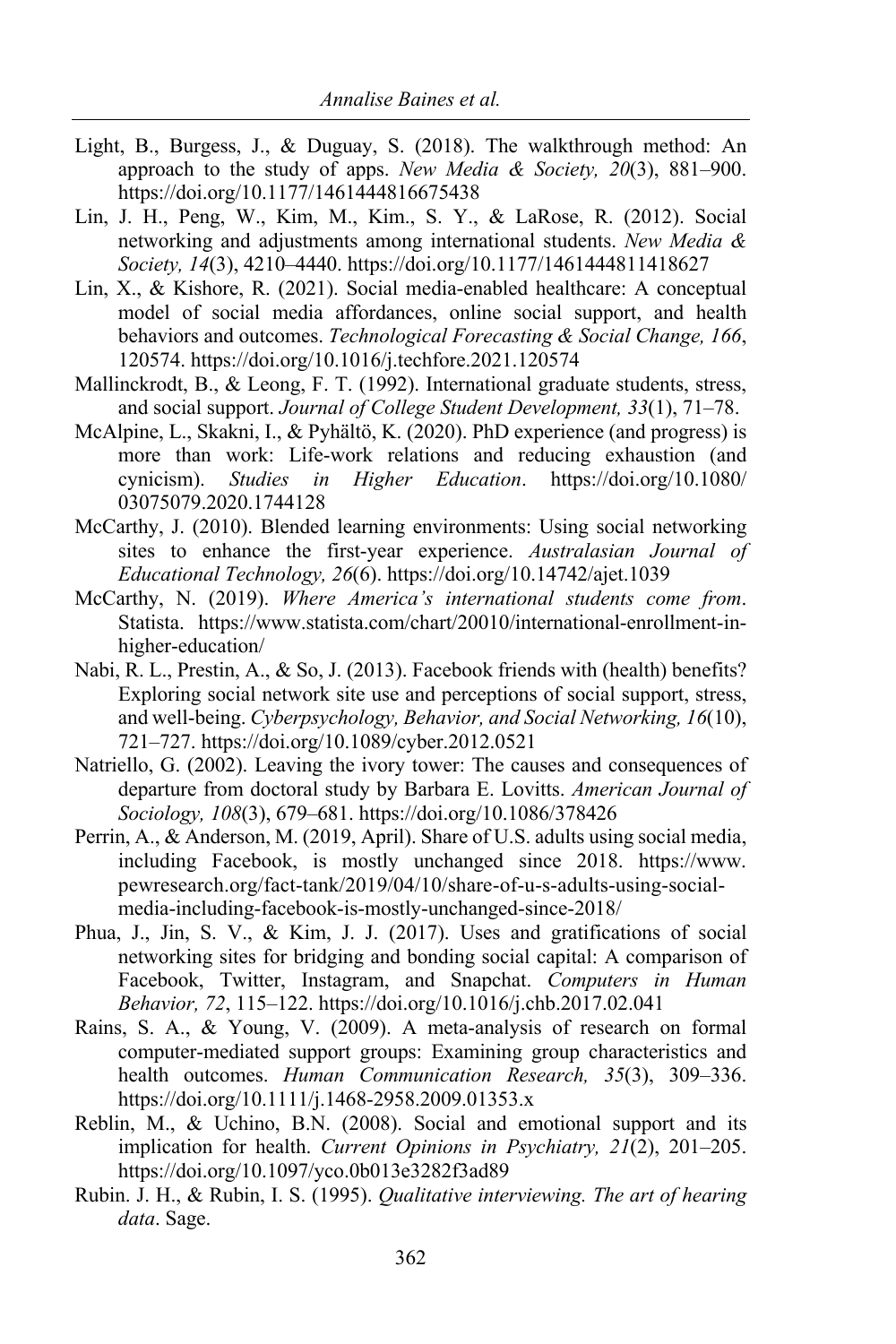- Rufas, A., & Hine, C. (2018). Everyday connections between online and offline: Imagining others and constructing community through local online initiatives. *New Media & Society, 20*(10), 3879–3897. https://doi.org/ 10.1177/1461444818762364
- Ruggiero, T. E. (2000). Uses and gratifications theory in the 21st century. *Mass Communication and Society, 3*(1), 3–37. https://doi.org/10.1207/ S15327825MCS0301\_02
- Schwartz-Mette, R. A. (2009). Challenges in addressing graduate student's impairment in academic professional psychology programs. *Ethics & Behavior, 19*(2), 91–102. https://doi.org/10.1080/10508420902768973
- Seidman, G. (2013). Self-presentation and belonging on Facebook: How personality influences social media use and motivations. *Personality and Individual Differences, 54*(3), 402–407. https://doi.org/10.1016/j.paid. 2012.10.009
- Seo, H., Harn, R. W., Ebrahim, H., & Aldana, J. (2016). International students' social media use and social adjustment. *First Monday, 21*. https://doi.org/10.5210/fm.v21i11.6880
- Straumsheim, C. (2014, April 7). *Social media scholarship*. Inside Higher Ed. https://www.insidehighered.com/news/2014/04/07/social-media-may-benefitinternational-students-and-group-projects-researchers-argue
- Stubb, J., Pyhältö, K., & Lonka, K. (2011). Balancing between inspiration and exhaustion: PhD students' experienced socio-psychological well-being. *Studies in Continuing Education, 33*(1), 33–50. https://doi.org/10.1080/ 0158037x.2010.515572
- Thompson, B. (2008). How college freshmen communicate student academic support: A grounded theory study. *Communication Education, 57*(1), 123–144. https://doi.org/10.1080/03634520701576147
- Toff, B., & Nielsen, R. K. (2018). "I just Google it": Folk theories of distributed discovery. *Journal of Communication, 68*(3), 636–657. https:// doi.org/10.1093/joc/jqy009
- Valenzuela, S., Park, N., & Kee, K. F. (2009). Is there social capital in a social network site? Facebook use and college students' life satisfaction, trust, and participation. *Journal of Computer-Mediated Communication, 14*(4), 875–901. https://doi.org/10.1111/j.1083-6101.2009.01474.x
- van Rooij, E., Fokkens-Bruinsma, M., & Jansen, E. (2019). Factors that influence PhD candidates' success: The importance of PhD project characteristics. *Studies in Continuing Education*, *43*(1), 48–67. https://doi.org/10.1080/ 0158037X.2019.1652158.
- Wang, G., Zhang, W., & Zeng, R. (2019). WeChat use intensity and social support: The moderating effect of motivators for WeChat use. *Computers in Human Behavior, 91*, 244–251. https://doi.org/10.1016/j.chb.2018.10.010
- Wimmer, R. D., & Dominick, J. R. (1994). *Mass media research: An introduction*. Wadsworth.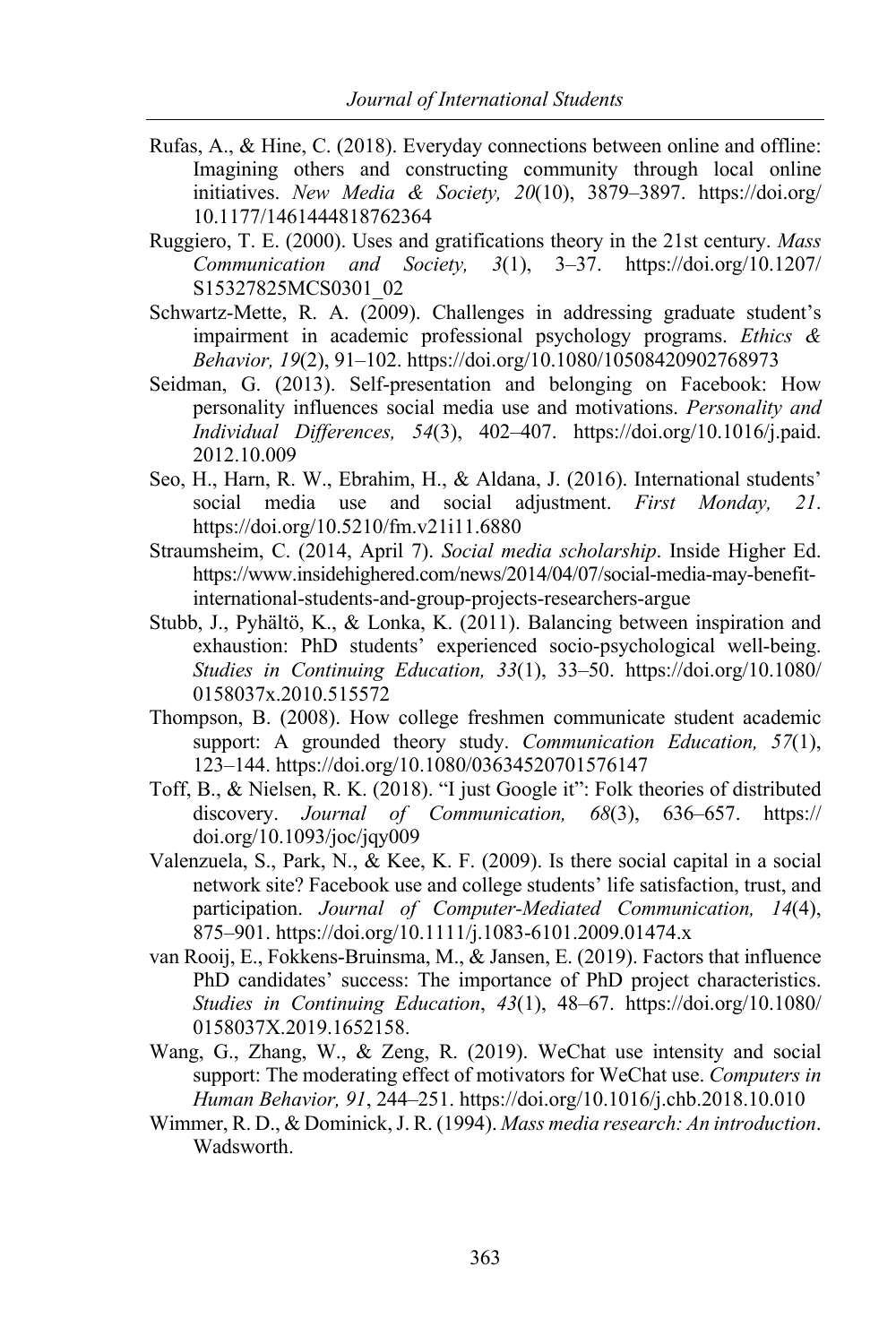- Wohn, D. Y., Carr, C. T., & Hayes, R. A. (2016). How affective is a "Like"?: The effect of paralinguistic digital affordances on perceived social support. *Cyberpsychology, Behavior and Social Networking, 19*(9), 562–566. https://doi.org/10.1089/cyber.2016.0162
- Wright, K. (1999). Computer-mediated support groups: An examination of relationships among social support, perceived stress, and coping strategies. *Communication Quarterly, 47*(4), 402–414. https://doi.org/10.1080/ 01463379909385570
- Wright, K., & Bell, S. B. (2003). Health-related support groups on the Internet: Linking empirical findings to social support and computer-mediated communication theory. *Journal of Health Psychology, 8*(1), 39–54. https://doi.org/10.1177/1359105303008001429
- Xu, S., & Jiang, S. (2018). Understanding the digital native behaviors of college students from computer experience. In *2018 Seventh International Conference of Educational Innovation through Technology (EITT)*, Auckland, New Zealand, 53–56.
- Zhou, Y., Jindal-Snap, D., Topping, K., & Todman, J. (2008). Theoretical models of culture shock and adaptation in international students in higher education. *Studies in Higher Education, 33*(1), 63–75. https://doi.org/10.1080/ 03075070701794833
- Zhou, Y., Zhang, H., & Stodolska, M. (2018). Acculturative stress and leisure among Chinese international graduate students. *Leisure Sciences, 40*(6), 557–577. https://doi.org/10.1080/01490400.2017.1306466

**ANNALISE BAINES** is a PhD student in the William Allen White School of Journalism and Mass Communications, University of Kansas, United States. Her research focuses on environmental, health and marketing communications, digital technologies, and marginalized groups. Her research has been published in several academic journals including *Vaccines*, *Newspaper Research Journal*, and *Frontiers in Communication*. Email: annalise.baines@ku.edu, Twitter: @AnnaliseFBaines

**MUHAMMAD ITTEFAQ** is a Ph.D. candidate in the William Allen White School of Journalism and Mass Communications at the University of Kansas, United States. He obtained his M.A. in Media and Communication Science from Technische Universität Ilmenau, Germany. His research focuses on health communication, social media, misinformation, health disparities, racial minorities, and the Global South. His research has been published in various academic journals including International Journal of Communication, Journalism: Theory, Practice & Criticism, Journalism Practice, Media International Australia, Third World quarterly, Vaccine, Psychology & Health, American Journal of Health Education, and Health, Risk & Society. His dissertation focuses on the use of social media by US local health departments during COVID-19 and how they correct health misinformation during the early phase of the pandemic. Email: muhammadittefaq@ku.edu, Twitter: @IttefaqM